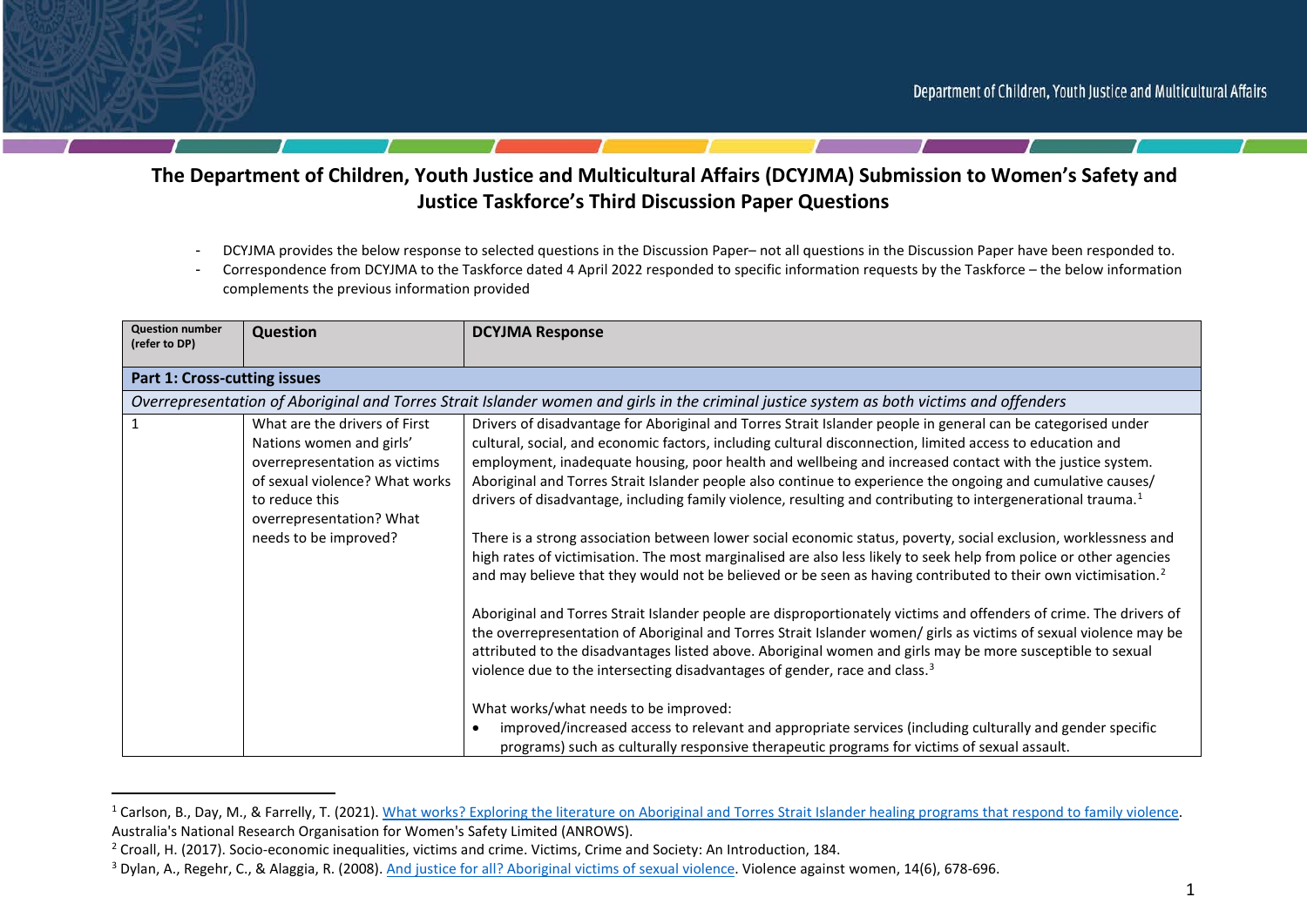| <b>Question number</b><br>(refer to DP) | <b>Question</b>                                                                                                                                                                                                                          | <b>DCYJMA Response</b>                                                                                                                                                                                                                                                                                                                                                                                                                                                                                                                                                                                                                                                                                                                                                                                                                                                                                                                                                                                                                                                                                                                                                                                                                                                                                                                                                                                                                              |
|-----------------------------------------|------------------------------------------------------------------------------------------------------------------------------------------------------------------------------------------------------------------------------------------|-----------------------------------------------------------------------------------------------------------------------------------------------------------------------------------------------------------------------------------------------------------------------------------------------------------------------------------------------------------------------------------------------------------------------------------------------------------------------------------------------------------------------------------------------------------------------------------------------------------------------------------------------------------------------------------------------------------------------------------------------------------------------------------------------------------------------------------------------------------------------------------------------------------------------------------------------------------------------------------------------------------------------------------------------------------------------------------------------------------------------------------------------------------------------------------------------------------------------------------------------------------------------------------------------------------------------------------------------------------------------------------------------------------------------------------------------------|
|                                         |                                                                                                                                                                                                                                          | Findings from a multi-dimensional study investigating sexual violence against women from Indigenous and<br>$\bullet$<br>linguistically diverse backgrounds highlighted the following needs: 4<br>need for interpreters when appropriate<br>preference for female police officers to handle cases<br>clear information on how the criminal justice system processes sexual assault cases<br>strong community leadership and support to address fundamental attitudes and beliefs within<br>communities.                                                                                                                                                                                                                                                                                                                                                                                                                                                                                                                                                                                                                                                                                                                                                                                                                                                                                                                                              |
| 2                                       | What are the drivers of First<br>Nations women and girls'<br>overrepresentation as accused<br>persons and offenders in the<br>criminal justice system? What<br>works to reduce this<br>overrepresentation? What<br>needs to be improved? | Drivers:<br>Ongoing impact of intergenerational trauma<br>$\bullet$<br>Negative impact of cultural (loss of identity), social (inadequate housing, limited access to services) and<br>$\bullet$<br>economic factors (unemployment)<br>Family and sexual violence<br>$\bullet$<br>The following have been identified as particularly important to offending behaviour of girls and young<br>$\bullet$<br>women: childhood abuse or neglect, mental health problems, unstable accommodation or out-of-home care,<br>chronic illness or disability, socio-economic disadvantage, low formal education, poor housing, low parental<br>supervision, erratic and severe parental discipline and difficulties at school. <sup>5,6</sup> Aboriginal and Torres Strait<br>Islander peoples experience extreme socioeconomic disadvantage and ongoing marginalisation in Australian<br>society. This is characterised by poverty, poor health, unemployment, low levels of education, and high levels<br>of incarceration and children in out-of-home care. <sup>7</sup> This marginalisation increases the factors that contribute<br>to offending behaviour in women and girls.<br>Reducing Overrepresentation:<br>Early intervention with respect to preventing violence and abuse; culturally responsive parenting support<br>$\bullet$<br>programs and services<br>addressing the impacts of lived violence and abuse as early as possible;<br>$\bullet$ |

<sup>&</sup>lt;sup>4</sup> Taylor, N. & Putt, J. (2007). Adult sexual violence in Indigenous and culturally and linguistically diverse communities in Australia. Trends & issues in crime and criminal justice no. 345. Canberra: Australian Institute of Criminology.

<sup>&</sup>lt;sup>5</sup> Australian Institute of Health and Welfare. (2012). Girls and young women in the juvenile justice system 2010-11. Australian Government.<br><sup>6</sup> Bright, C. L., and Jonson-Reid, M. (2010). <u>Young Adult Outcomes of Juvenile </u> Australia's National Research Organisation for Women's Safety Limited (ANROWS).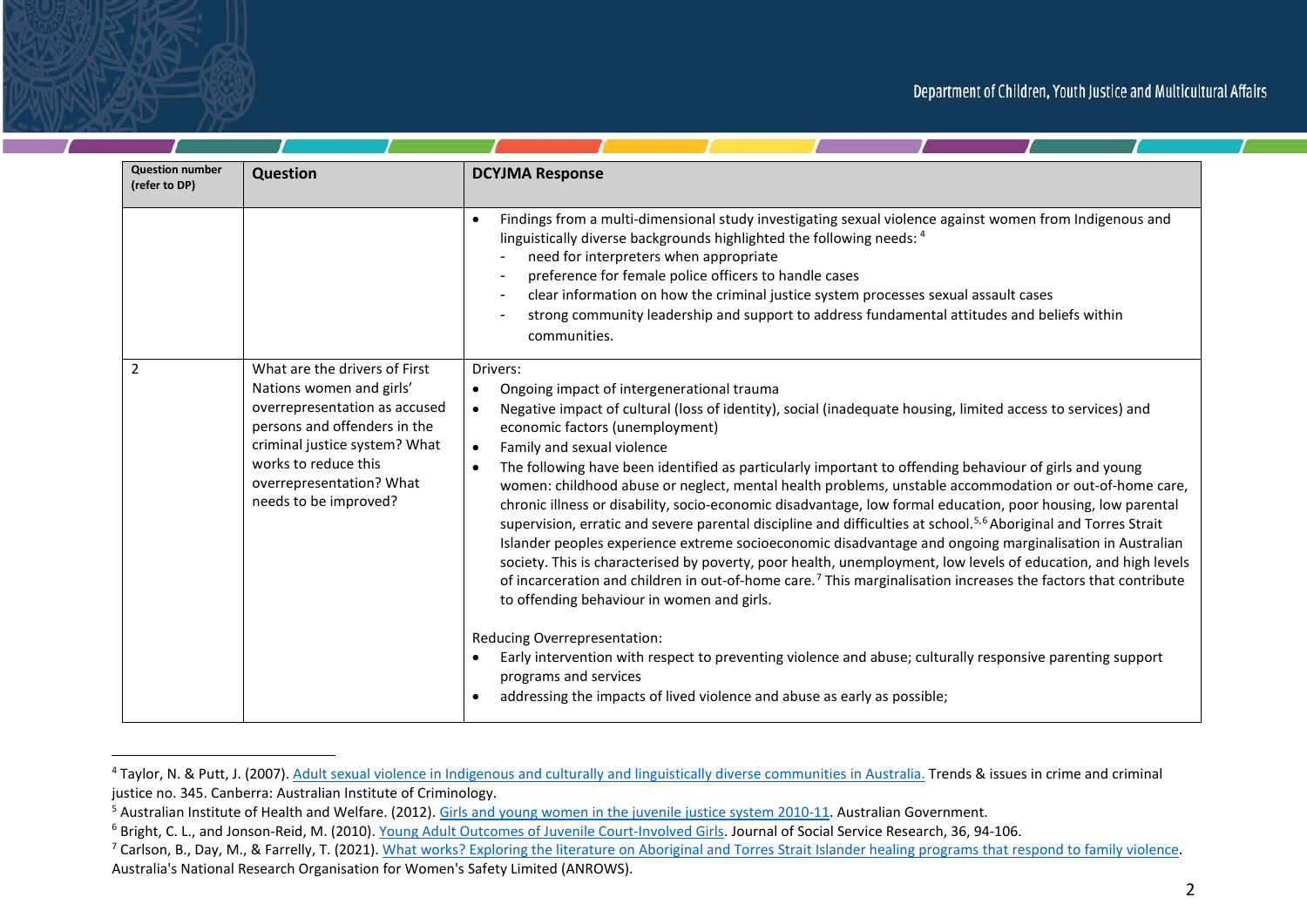| <b>Question number</b><br>(refer to DP) | <b>Question</b>                                                                                                         | <b>DCYJMA Response</b>                                                                                                                                                                                                                                                                                                                                                                                                                                                                                                                                          |
|-----------------------------------------|-------------------------------------------------------------------------------------------------------------------------|-----------------------------------------------------------------------------------------------------------------------------------------------------------------------------------------------------------------------------------------------------------------------------------------------------------------------------------------------------------------------------------------------------------------------------------------------------------------------------------------------------------------------------------------------------------------|
|                                         |                                                                                                                         | improved/increased access to relevant and appropriate services (including culturally and gender specific<br>programs).                                                                                                                                                                                                                                                                                                                                                                                                                                          |
|                                         |                                                                                                                         | Improvements:<br>Assessment of the impacts of trauma, including intergenerational trauma considered at every point of                                                                                                                                                                                                                                                                                                                                                                                                                                           |
|                                         |                                                                                                                         | women and girls experience of the criminal justice system and appropriate adjustments made to reflect this<br>assessment.                                                                                                                                                                                                                                                                                                                                                                                                                                       |
|                                         |                                                                                                                         | Promote healing through reconnecting with culture, strengthening identity, and restoring safe and enduring<br>$\bullet$<br>relationships. Communities can be empowered to address the causes of dysfunction based on Aboriginal<br>worldviews that recognises that healing is holistic and multidimensional, and that individual wellbeing cannot<br>be separated from the wellbeing of the whole community. <sup>8</sup>                                                                                                                                       |
|                                         |                                                                                                                         | A study that linked population-based (1990 birth cohort) Queensland child protection and youth justice<br>administrative data found a link between childhood maltreatment, and particularly chronic maltreatment, and<br>youth offending. This was particularly the case when maltreatment began or continued into adolescence.<br>Aboriginal and Torres Strait Islander young people were particularly overrepresented in trajectory groups<br>characterised by chronic, high frequency, and multi-type maltreatment substantiations. Gender did not impact on |
|                                         |                                                                                                                         | these trajectories although males were particularly overrepresented in groups with a high rate of offending and<br>females were particularly overrepresented in the group with low rate of offending. <sup>9</sup>                                                                                                                                                                                                                                                                                                                                              |
| 3                                       | How can the diversity of First<br>Nations women and girls'<br>experiences be better reflected<br>and supported in their | Increase the confidence of Aboriginal and Torres Strait Islander women in approaching the criminal justice<br>$\bullet$<br>system.<br>Improved understanding of the needs of Aboriginal and Torres Strait Islander women/girls as victims and<br>$\bullet$<br>accused persons.                                                                                                                                                                                                                                                                                  |
|                                         | experiences as victims and<br>accused persons and offenders<br>in the criminal justice system in<br>Queensland?         | That the response of the criminal justice system takes into account the history and circumstances of the<br>$\bullet$<br>woman/girl as well as the characteristics/seriousness of the offence.<br>The criminal justice system notes the indirect impact that the woman/girl has experienced and the impact of<br>$\bullet$<br>the offence on family, friends and the broader community.                                                                                                                                                                         |

<sup>&</sup>lt;sup>8</sup> Healing Foundation. (2016). Restoring our spirits – Reshaping our futures: Creating a trauma aware, healing informed response to the impacts of institutional child sexual abuse for Aboriginal and Torres Strait Islander people – Discussion paper. Healing Foundation.

<sup>&</sup>lt;sup>9</sup> Hurren, E. & Stewart, A. & Dennison, S. (2017). Transitions and turning points revisited: A replication to explore child maltreatment and youth offending links within and across Australian cohorts. Child Abuse & Neglect. 65. 24-36.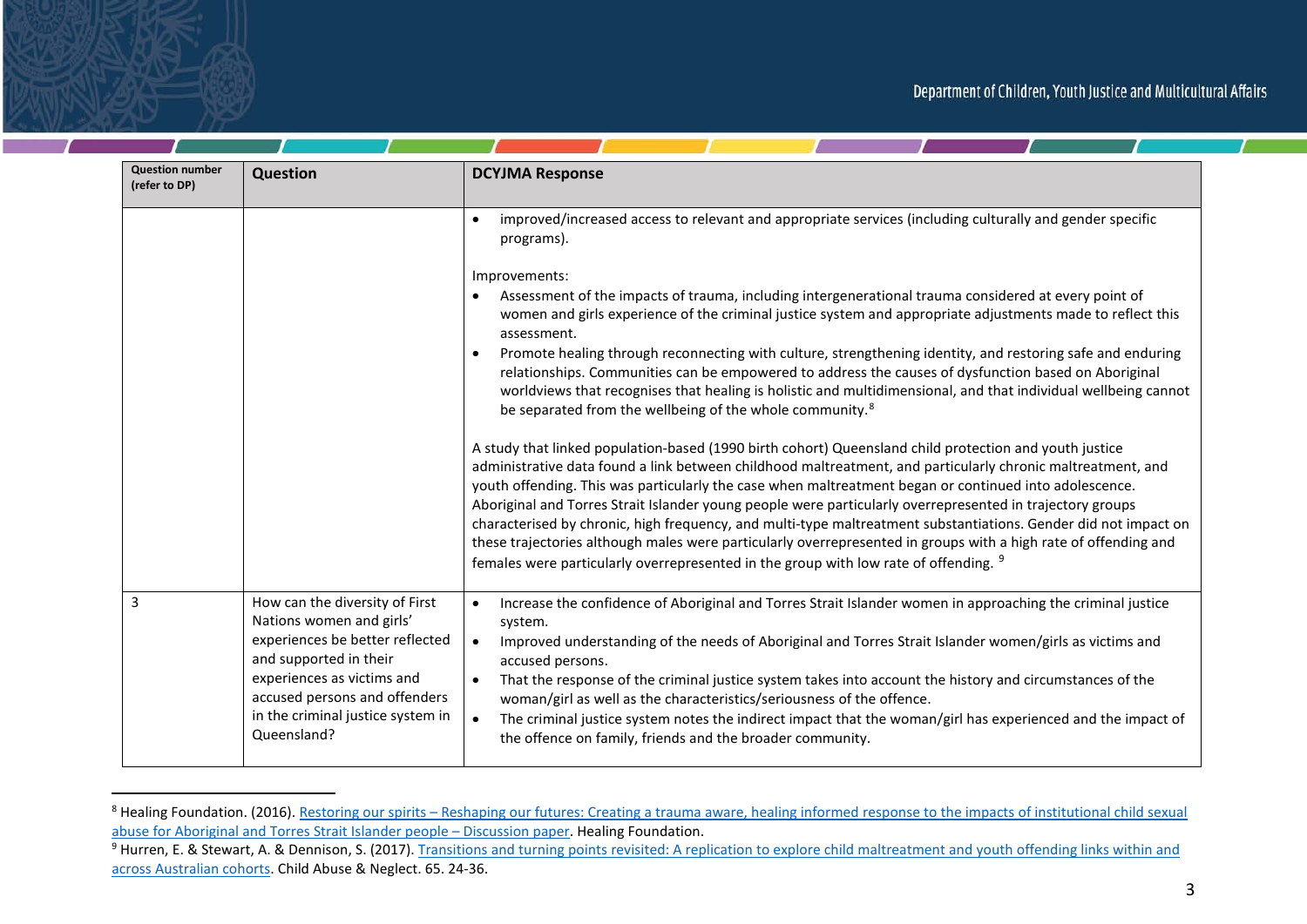$\mathcal{L}$  and  $\mathcal{L}$ 

| <b>Question number</b><br>(refer to DP) | <b>Question</b>                                                                                                                                                                                                           | <b>DCYJMA Response</b>                                                                                                                                                                                                                                                                                                                                                                                                                                                                                                                                                                                                                                                                                                                                                                                                                                                                                                                                                                                                                                                                                                                                                                                                                 |
|-----------------------------------------|---------------------------------------------------------------------------------------------------------------------------------------------------------------------------------------------------------------------------|----------------------------------------------------------------------------------------------------------------------------------------------------------------------------------------------------------------------------------------------------------------------------------------------------------------------------------------------------------------------------------------------------------------------------------------------------------------------------------------------------------------------------------------------------------------------------------------------------------------------------------------------------------------------------------------------------------------------------------------------------------------------------------------------------------------------------------------------------------------------------------------------------------------------------------------------------------------------------------------------------------------------------------------------------------------------------------------------------------------------------------------------------------------------------------------------------------------------------------------|
|                                         | Intersecting experiences of disadvantage                                                                                                                                                                                  |                                                                                                                                                                                                                                                                                                                                                                                                                                                                                                                                                                                                                                                                                                                                                                                                                                                                                                                                                                                                                                                                                                                                                                                                                                        |
| 4                                       | What are the experiences of<br>women and girls with multiple<br>and complex intersecting needs<br>as victims-survivors of sexual<br>violence in the criminal justice<br>system? What works? What<br>needs to be improved? | What needs to improve:<br>Increasing the confidence of Aboriginal and Torres Strait Islander women to approach and access the criminal<br>justice system and providing culturally safe environments in which to access justice processes.<br>Gaining extensive knowledge and understanding relevant and appropriate services and support programs to<br>$\bullet$<br>assist with complex needs.<br>Connections and/or referrals to culturally safe service providers including community-controlled<br>$\bullet$<br>organisations.<br>Timely and accurate advice and timely access to justice services.<br>$\bullet$<br>Due to gendered pathways into offending, young women can often present to youth justice with complex<br>$\bullet$<br>needs. Effective interventions match trauma informed services that are appropriate to the young person's<br>identified needs. This includes access to appropriate substance misuse, mental health, abuse counselling,<br>sexual assault counselling services as well as assistance to meet basic needs. Effective interventions assist<br>young women to build meaningful and positive relationships and provide support with accessing job training<br>and career support. <sup>10</sup> |
| 5                                       | What are the experiences of<br>women and girls with multiple<br>and complex intersecting needs<br>as accused persons and<br>offenders in the criminal justice<br>system? What works? What<br>needs to be improved?        | NGOs have advised that they are aware of instances where women from culturally diverse backgrounds were<br>named as respondents in domestic and family violence as a result of not having access to an interpreter.<br>The following appear to be contributing factors:<br>assessments may determine if a person can 'speak' English, but do not identify the level of comprehensions<br>$\bullet$<br>phone interviews with respondents can increase the difficulty in determining comprehension<br>$\bullet$<br>wording in the Police Powers and Responsibilities Act which may narrowly focus on perpetrators.<br>$\bullet$<br>Additionally, as noted in question 1, Aboriginal and Torres Strait Islander women and girls have potential<br>exposure to increased levels of social, and economic disadvantage.                                                                                                                                                                                                                                                                                                                                                                                                                      |

<sup>&</sup>lt;sup>10</sup> Chesney-Lind, M., Morash, M & Stevens, T. (2008). Girls' Troubles, Girls' Delinquency, and Gender Responsive Programming: A Review. The Australian and New Zealand Journal of Criminology 41, 1. 162-189.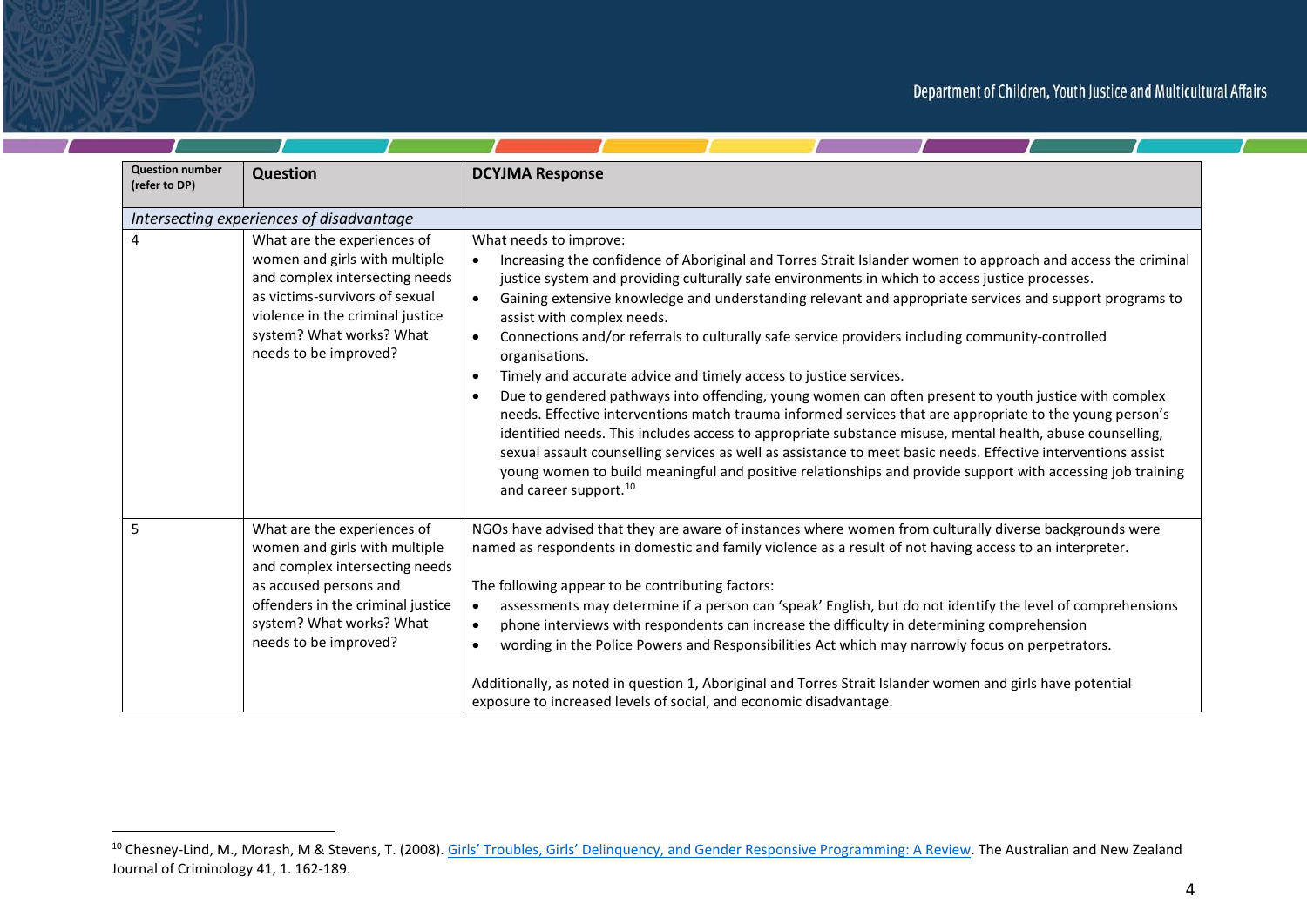**Contract Contract Contract** 

 $\mathcal{L}$  and  $\mathcal{L}$ 

|                | Recognising and responding to trauma                       |                                                                                                                                                                                                                                                                                                                                              |  |
|----------------|------------------------------------------------------------|----------------------------------------------------------------------------------------------------------------------------------------------------------------------------------------------------------------------------------------------------------------------------------------------------------------------------------------------|--|
| 6              | How are the impacts of trauma                              | Youth Justice staff in this agency are well versed in the impacts of trauma and the need for gender specific                                                                                                                                                                                                                                 |  |
|                | for women and girls understood                             | responses to young women offenders. The Youth Justice Framework for Practice encapsulates a trauma-informed                                                                                                                                                                                                                                  |  |
|                | and exercised at each point                                | perspective. Its scope extends to young people at risk of offending, young people engaged in the Youth Justice                                                                                                                                                                                                                               |  |
|                | across the criminal justice<br>system?                     | system, their families, their communities and their victims.                                                                                                                                                                                                                                                                                 |  |
|                |                                                            | The trauma-informed practice model focuses on fundamentals of Safety, Nurturance, Development and Healing,                                                                                                                                                                                                                                   |  |
|                |                                                            | emphasising physical, psychological and emotional safety to create opportunity for rebuilding a sense of control<br>and empowerment. The model outlines the fundamental principles of a trauma-informed approach which is<br>incorporated into youth justice manuals, policies and procedures. The benefits of trauma-informed practice span |  |
|                |                                                            | across service delivery to young people and managing vicarious trauma for staff.                                                                                                                                                                                                                                                             |  |
|                |                                                            | Resources such as Awareness of trauma in LGBTQI young people provide strategies and guidelines in working with<br>and responding to young people and staff who identify as part of the LGBTQI community and the impact of<br>trauma they may experience as a result.                                                                         |  |
|                |                                                            | Gender (female) specific resources would support staff to consider young women's experience and specific risk<br>factors associated with young women offending/reoffending and enabled tailored service provision in line with<br>gender responsive practice.                                                                                |  |
|                |                                                            | These impacts are not clearly understood for Aboriginal and Torres Strait Islander women and girls; however,                                                                                                                                                                                                                                 |  |
|                |                                                            | there is an opportunity for a trauma-informed justice system to be created where trauma is not repeated, and                                                                                                                                                                                                                                 |  |
|                |                                                            | women/girls have an opportunity to access relevant and appropriate services/interventions that will help them to<br>address the causes of their offending and reset their future.                                                                                                                                                            |  |
| $\overline{7}$ | How can the impacts of trauma                              | Better trauma-informed practice training across agencies could facilitate better practice across the criminal                                                                                                                                                                                                                                |  |
|                | be better recognised and                                   | justice system. Comprehensive and consistent training on trauma-informed practice would allow the impacts of                                                                                                                                                                                                                                 |  |
|                | responded to at each point                                 | trauma to be better recognised and responded to at each point of the criminal justice system. Training would                                                                                                                                                                                                                                 |  |
|                | across the criminal justice                                | provide a varied group of practitioners (including police, lawyer, judiciary etc.) with the necessary skills to deal                                                                                                                                                                                                                         |  |
|                | system? In your response you<br>might like to consider the | with the impacts of trauma, which will ultimately result in more appropriate outcomes.                                                                                                                                                                                                                                                       |  |
|                | understanding and responses                                | For young women, recognition of previous trauma and adverse childhood experiences from the outset                                                                                                                                                                                                                                            |  |
|                | of:                                                        | (Police/arrest) would provide for early intervention and prevention in keeping them out of the criminal justice                                                                                                                                                                                                                              |  |
|                | - police                                                   | system. Information regarding a young person's trauma history is provided to Courts routinely by Youth Justice                                                                                                                                                                                                                               |  |
|                | - forensic medical examinations                            | Court staff. Practice Reviews have highlighted where trauma has been taken into consideration by courts,                                                                                                                                                                                                                                     |  |
|                | and processes                                              | particularly as part of pre-sentence reports (PSRs) and fitness to plea assessments, especially in the presence of                                                                                                                                                                                                                           |  |
|                | - prosecuting authorities                                  | associated mental health diagnoses. Further information is required to enable consideration of trauma by Police                                                                                                                                                                                                                              |  |
|                | including the police and the                               | at the time of/prior to arrest.                                                                                                                                                                                                                                                                                                              |  |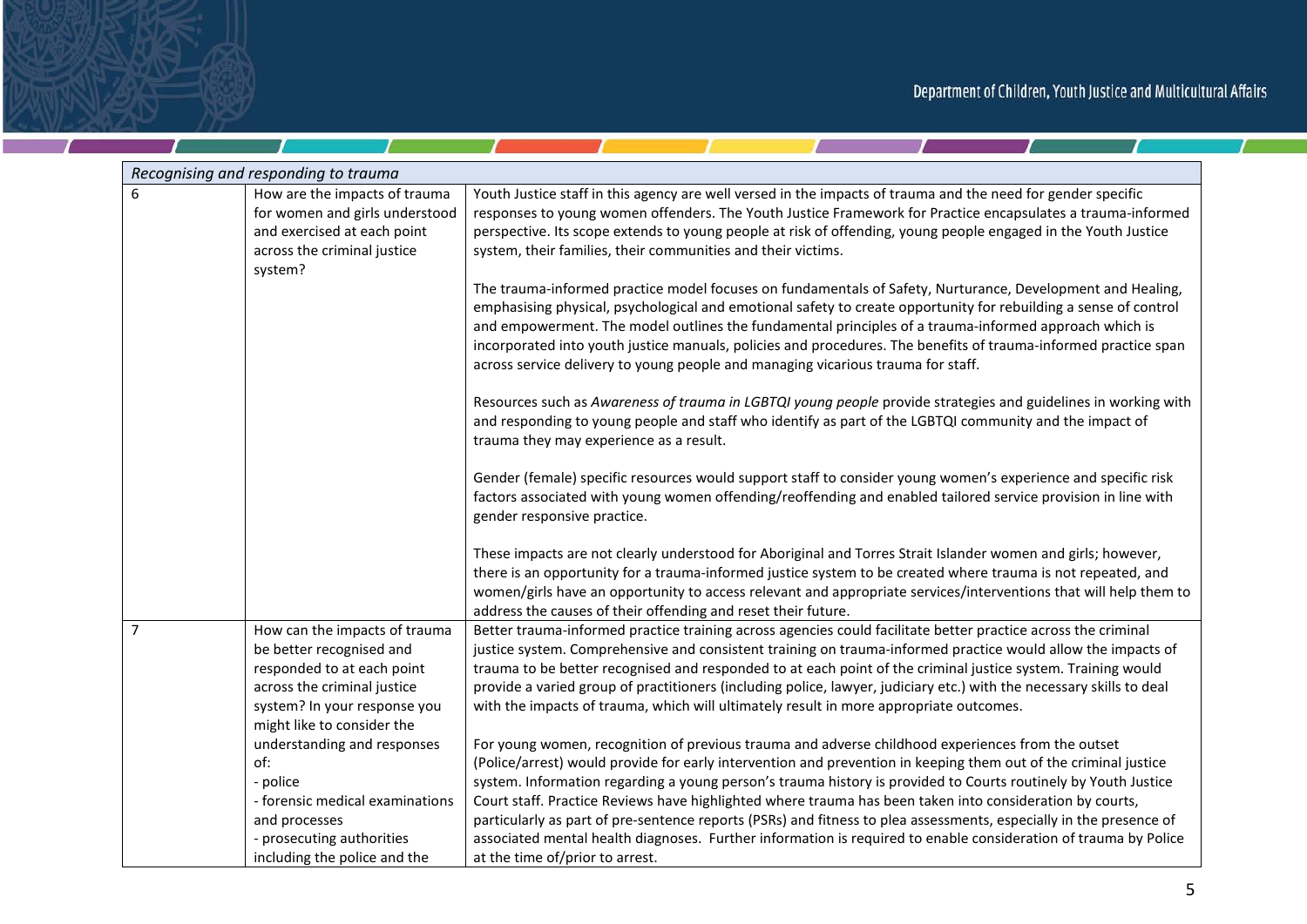**Contract Contract Contract** 

<u>and the state of the state of the state of the state of the state of the state of the state of the state of the state of the state of the state of the state of the state of the state of the state of the state of the state</u>

|   | Office of the Director of Public<br>Prosecutions<br>- lawyers<br>- support services<br>- judicial officers and courts<br>staff                                                                                                                                                                               | For Aboriginal and Torres Strait Islander girls and women:<br>Police - improving cultural awareness and the relationship between police and Aboriginal and Torres Strait<br>Islander people.<br>Forensic medical examinations and processes- connecting with local communities to be familiar with cultural<br>$\bullet$<br>processes if any<br>Prosecuting authorities including the police and the Office of the Director of Public Prosecutions - ensuring<br>$\bullet$<br>outcomes/processes are explained in a way that the individual understands.<br>Lawyers- Aboriginal and/or Torres Strait Islander representation<br>$\bullet$<br>Support services - link to community-controlled organisations<br>$\bullet$<br>Judicial officers and courts staff-Aboriginal and Torres Strait Islander staff are available and able to assist<br>$\bullet$<br>Aboriginal and Torres Strait Islander people in contact with the system. |
|---|--------------------------------------------------------------------------------------------------------------------------------------------------------------------------------------------------------------------------------------------------------------------------------------------------------------|-------------------------------------------------------------------------------------------------------------------------------------------------------------------------------------------------------------------------------------------------------------------------------------------------------------------------------------------------------------------------------------------------------------------------------------------------------------------------------------------------------------------------------------------------------------------------------------------------------------------------------------------------------------------------------------------------------------------------------------------------------------------------------------------------------------------------------------------------------------------------------------------------------------------------------------|
| 8 | How are the risks of vicarious<br>trauma and compassion fatigue<br>recognised and addressed by<br>those working in Queensland's<br>criminal justice system? What<br>works? What needs to be<br>improved?                                                                                                     | In addition to vicarious trauma training, the Systems and Practice Review function (which is an internal review<br>undertaken following the death or serious injury of a young person known to DCYJMA) has secured Social and<br>Emotional Wellbeing specific funding, given the highly sensitive nature of information revision and the high risk of<br>vicarious trauma. Staff are provided with opportunity and are encouraged to access support in addressing and<br>managing risk associated with vicarious trauma through external providers.                                                                                                                                                                                                                                                                                                                                                                                 |
|   | Protecting and promoting human rights                                                                                                                                                                                                                                                                        |                                                                                                                                                                                                                                                                                                                                                                                                                                                                                                                                                                                                                                                                                                                                                                                                                                                                                                                                     |
| 9 | What are your experiences or<br>observations about how the<br>rights of women and girls who<br>are involved in the criminal<br>justice system as either victims-<br>survivors of sexual violence or<br>accused persons or offenders<br>are protected and promoted?<br>What works? What could be<br>improved? | DCYJMA recognises the many girls and young women in youth detention have a history of complex trauma that<br>strongly influences their day-to-day behaviour, developmental level and capacity to understand why appropriate<br>behaviour is important.<br>For Aboriginal and Torres Strait Islander girls and young women, inter-generational trauma, cultural and social<br>issues and loss can compound this.<br>Youth detention services operate on the basis that challenging behaviours represent adaptive responses to past<br>traumatic experiences. Youth detention staff are trained to understand trauma, its impacts on behaviour and how<br>best they can support girls and young women while they are in custody. Multi-disciplinary teams support this<br>process through case work and tailored intervention plans.                                                                                                  |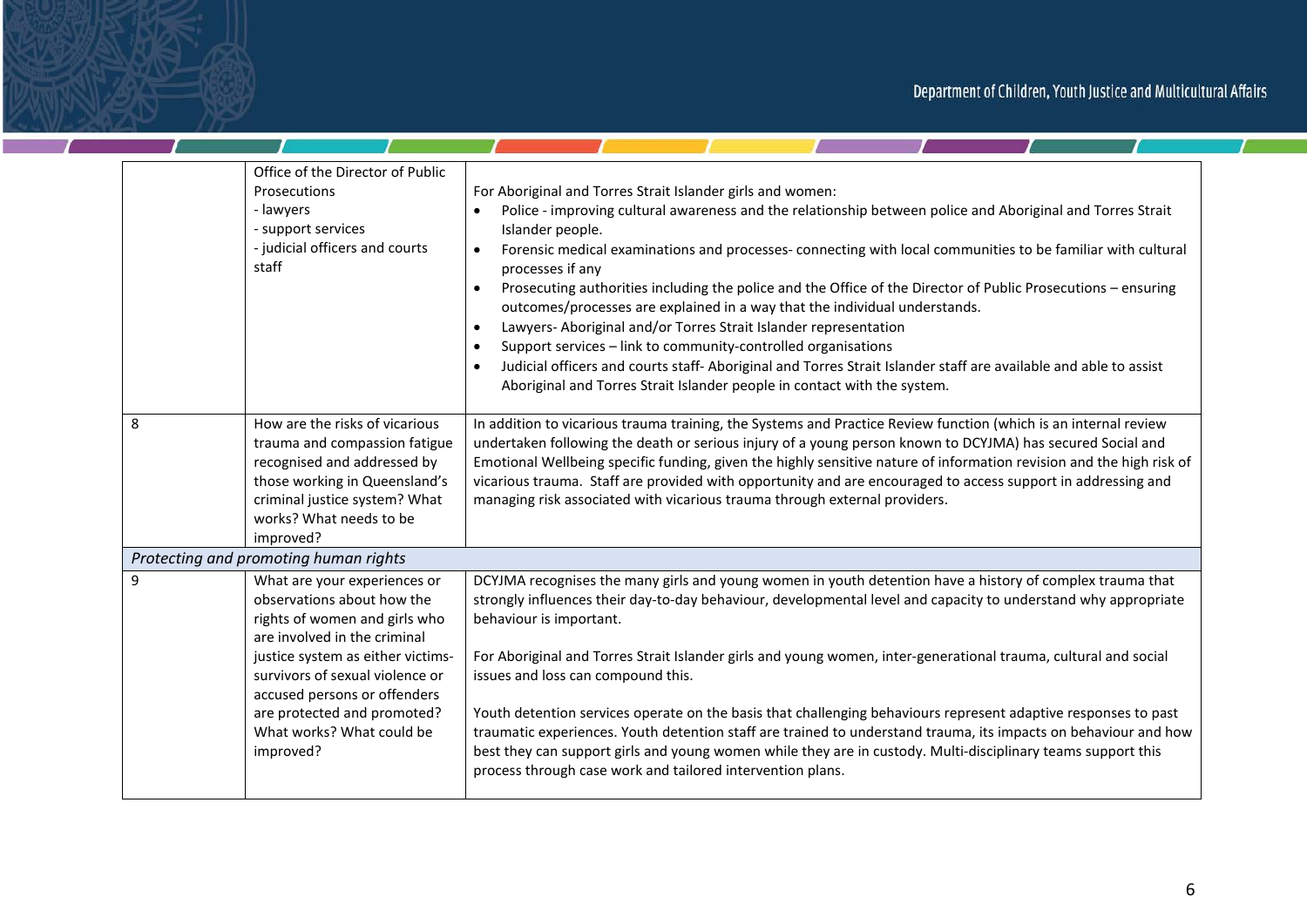|    | Resourcing, investment and value for money                                                                                                                                                                                                                              |                                                                                                                                                                                                                                                                                                                                                                                                                                                                                                                                                                                                                                                                                                                                                                                                                                                                                                                                                                                                                                                                                                                                                                                                                                                                                                                                                                                                                                                                                                                                                                                                                  |  |  |
|----|-------------------------------------------------------------------------------------------------------------------------------------------------------------------------------------------------------------------------------------------------------------------------|------------------------------------------------------------------------------------------------------------------------------------------------------------------------------------------------------------------------------------------------------------------------------------------------------------------------------------------------------------------------------------------------------------------------------------------------------------------------------------------------------------------------------------------------------------------------------------------------------------------------------------------------------------------------------------------------------------------------------------------------------------------------------------------------------------------------------------------------------------------------------------------------------------------------------------------------------------------------------------------------------------------------------------------------------------------------------------------------------------------------------------------------------------------------------------------------------------------------------------------------------------------------------------------------------------------------------------------------------------------------------------------------------------------------------------------------------------------------------------------------------------------------------------------------------------------------------------------------------------------|--|--|
| 11 | What are the impacts and<br>implications for women and<br>girls who are accused persons<br>or offenders if matters are<br>delayed across the criminal<br>justice system? What works?<br>What needs to be improved?                                                      | Delays are problematic for all children and young people given their neuro-development and different<br>perceptions of time - particularly in terms of linking consequences to behaviour. Delays in processing create<br>instability in a young person's life and remove the link between cause (the crime) and effect (court outcome) if<br>convicted. This problem is exacerbated when young people do not understand the court process. Ideally<br>responses (and supports) should be provided as close as possible in time to the offending behaviour. <sup>11</sup>                                                                                                                                                                                                                                                                                                                                                                                                                                                                                                                                                                                                                                                                                                                                                                                                                                                                                                                                                                                                                                         |  |  |
| 12 | How can women and girls who<br>are involved in the criminal<br>justice system be better<br>supported to reduce recidivism<br>and benefit the community?                                                                                                                 | Gender specific programs, aimed at supporting the needs of young women and girls at risk of offending, support<br>young women and girls through provision of specific, tailored service responses. Youth Justice employs specific<br>gender responsive programs designed to meet the varied needs of young women and girls and continue to<br>develop specific service responses to meet these varied needs.                                                                                                                                                                                                                                                                                                                                                                                                                                                                                                                                                                                                                                                                                                                                                                                                                                                                                                                                                                                                                                                                                                                                                                                                     |  |  |
|    | Appropriate governance and accountability mechanisms                                                                                                                                                                                                                    |                                                                                                                                                                                                                                                                                                                                                                                                                                                                                                                                                                                                                                                                                                                                                                                                                                                                                                                                                                                                                                                                                                                                                                                                                                                                                                                                                                                                                                                                                                                                                                                                                  |  |  |
| 14 | How can service delivery be<br>better integrated and<br>coordinated to meet the needs<br>of women and girls who are<br>victims-survivors of sexual<br>violence during their<br>involvement in the criminal<br>justice system? What works?<br>What needs to be improved? | Improvement<br>Youth Justice can continue to improve communication, cooperation and service integration between service<br>providers and facilitate wrap around services to support victim-survivors.<br>Child Safety provides foundational training courses about sexual abuse to enhance the wellbeing of children<br>$\bullet$<br>and young people. Youth Justice does not currently provide formal professional development to assist staff to<br>support victim-survivors of sexual violence.<br>Research prepared by the Australian Institute of Criminology advises that education and training is provided<br>$\bullet$<br>to professional staff who are likely to encounter victim/survivors of sexual assault. <sup>12</sup> This training should<br>assist staff to gain the knowledge and skills required to competently and confidently discuss matters relating<br>to sexual violence and healthy relationships, and:<br>dispel rape myths about the nature of sexual assault and sexual offending;<br>remove taboos around open discussion of sexual assault as a way of dispelling the stigmatisation of<br>$\overline{\phantom{0}}$<br>victim/survivors and promoting awareness of the dangers of silencing victim/survivors;<br>build knowledge and skills to assist young people who disclose sexual assault;<br>$\overline{\phantom{0}}$<br>identify rights to sexual autonomy and the signs of controlling behaviours in relationships;<br>$\overline{\phantom{a}}$<br>build knowledge about sexual assault and its correlates, such as suicide or drug/alcohol use as self-<br>medication. |  |  |

<sup>&</sup>lt;sup>11</sup> Legislative Council Legal and Social Issues Committee. (2018). <u>Inquiry into youth justice centres in Victoria: final report</u>. Parliament of Victoria.

<sup>&</sup>lt;sup>12</sup> Australian Institute of Criminology. (2005). No longer silent: A study of women's help-seeking decisions and service responses to sexual assault. A report prepared for the Australian Government's Office for Women.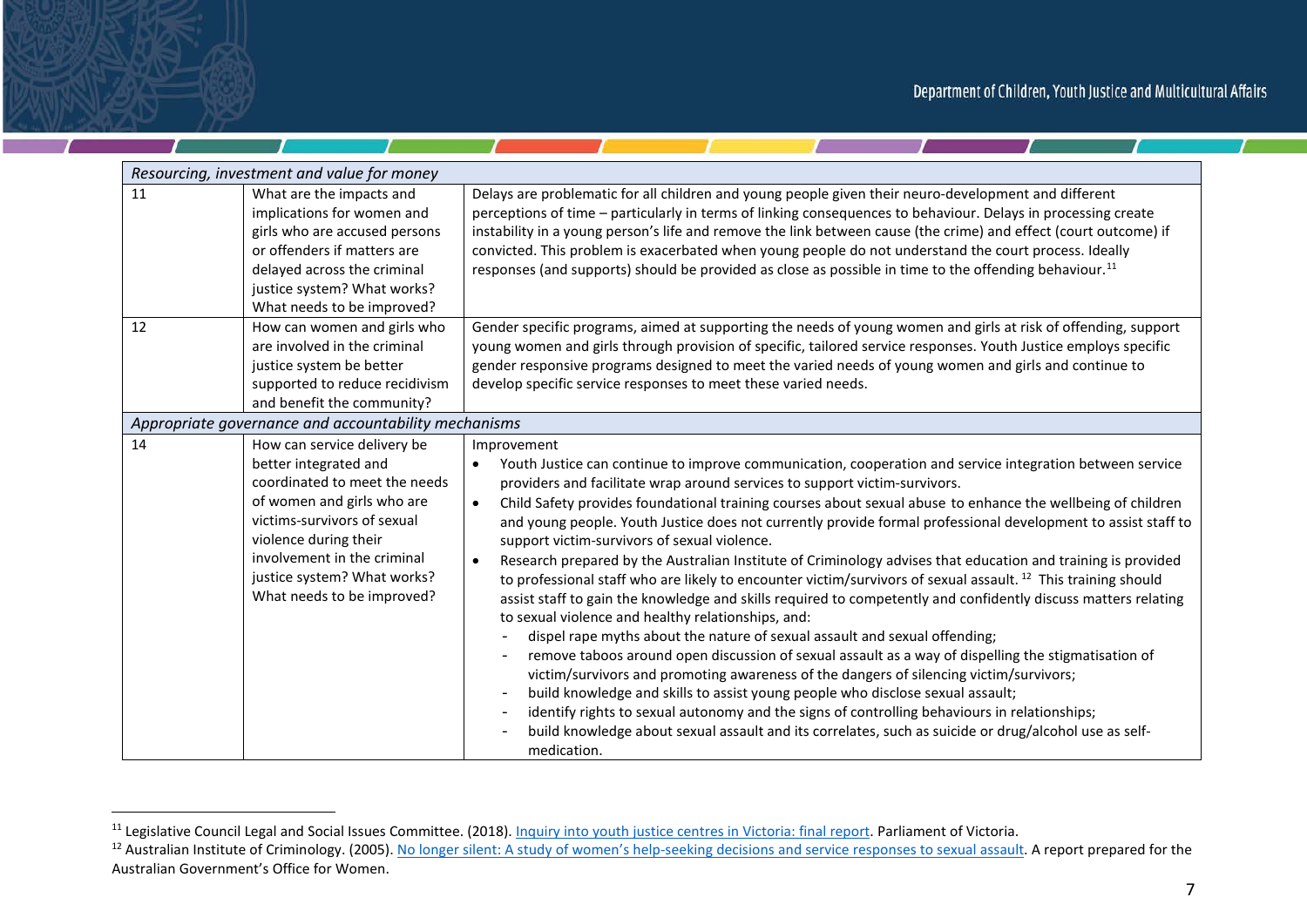| 19<br>What are your experiences or<br>observations of victims of<br>sexual violence making a<br>complaint about how they have<br>been treated by criminal justice<br>agencies across the criminal<br>justice system? How are<br>complaints about the treatment<br>of victims resolved?<br>Options for consideration:<br>- your experiences with<br>complaints processes within<br>these agencies<br>- the benefits and<br>disadvantages of establishing a<br>conduct commission such as in<br>New South Wales<br>- the benefits and<br>disadvantages of establishing<br>an independent inspector of<br>watch houses, prisons and<br>detention centres in<br>Queensland. | DCYJMA ensures that young people in youth detention and their advocates have access to a complaints<br>management system that is accountable and transparent and is administered in a way that ensures they can have<br>confidence in the system to be responsive to their concerns. The following information is readily available to<br>young people and their advocates in a way that is tailored to their needs:<br>where to complain<br>$\bullet$<br>how to complain<br>$\bullet$<br>what information is required when they complain<br>$\bullet$<br>what assistance is available to assist them to make a complaint, and<br>$\bullet$<br>how the complaint will be managed, including timeframes, updates and final advice.<br>$\bullet$<br>A young person in youth detention can make a complaint or raise an issue or concern through many different<br>avenues including:<br>a youth detention centre directly about any matter relating to services provided in youth detention or<br>decisions, actions or inactions that impacted them.<br>Queensland Police Service if they are the victim of an alleged criminal offence.<br>$\bullet$<br>Office of the Public Guardian about anything they are concerned about.<br>$\bullet$<br>the Queensland Ombudsman or the Queensland Human Rights Commission if the young person is unhappy<br>$\bullet$<br>with how their complaint was dealt with.<br>Depending on the nature of the complaint and who received it, matters can also be referred to and investigated<br>by:<br>Professional Standards Unit (internal)<br>$\bullet$<br>Queensland Police Service<br>$\bullet$<br>Crime and Corruption Commission<br>$\bullet$<br>Other relevant oversight agencies as required<br>$\bullet$<br>All complaints are assessed and actioned confidentially in an environment free of reprisal or retribution. The<br>assessment process determines the most appropriate resolution process by considering the seriousness and<br>complexity of the complaint, the wishes of the complainant and any public interest matters. Complainants are<br>advised of a complaint referral or the outcomes of an investigation as soon as possible and are given information<br>about internal and external appeal processes if they are dissatisfied with an outcome. |
|-------------------------------------------------------------------------------------------------------------------------------------------------------------------------------------------------------------------------------------------------------------------------------------------------------------------------------------------------------------------------------------------------------------------------------------------------------------------------------------------------------------------------------------------------------------------------------------------------------------------------------------------------------------------------|----------------------------------------------------------------------------------------------------------------------------------------------------------------------------------------------------------------------------------------------------------------------------------------------------------------------------------------------------------------------------------------------------------------------------------------------------------------------------------------------------------------------------------------------------------------------------------------------------------------------------------------------------------------------------------------------------------------------------------------------------------------------------------------------------------------------------------------------------------------------------------------------------------------------------------------------------------------------------------------------------------------------------------------------------------------------------------------------------------------------------------------------------------------------------------------------------------------------------------------------------------------------------------------------------------------------------------------------------------------------------------------------------------------------------------------------------------------------------------------------------------------------------------------------------------------------------------------------------------------------------------------------------------------------------------------------------------------------------------------------------------------------------------------------------------------------------------------------------------------------------------------------------------------------------------------------------------------------------------------------------------------------------------------------------------------------------------------------------------------------------------------------------------------------------------------------------------------------------------------------------------------------------------------------------------------|
|                                                                                                                                                                                                                                                                                                                                                                                                                                                                                                                                                                                                                                                                         | DCYJMA provides quarterly harm, complaint and investigation reports to the Office of the Public Guardian in                                                                                                                                                                                                                                                                                                                                                                                                                                                                                                                                                                                                                                                                                                                                                                                                                                                                                                                                                                                                                                                                                                                                                                                                                                                                                                                                                                                                                                                                                                                                                                                                                                                                                                                                                                                                                                                                                                                                                                                                                                                                                                                                                                                                    |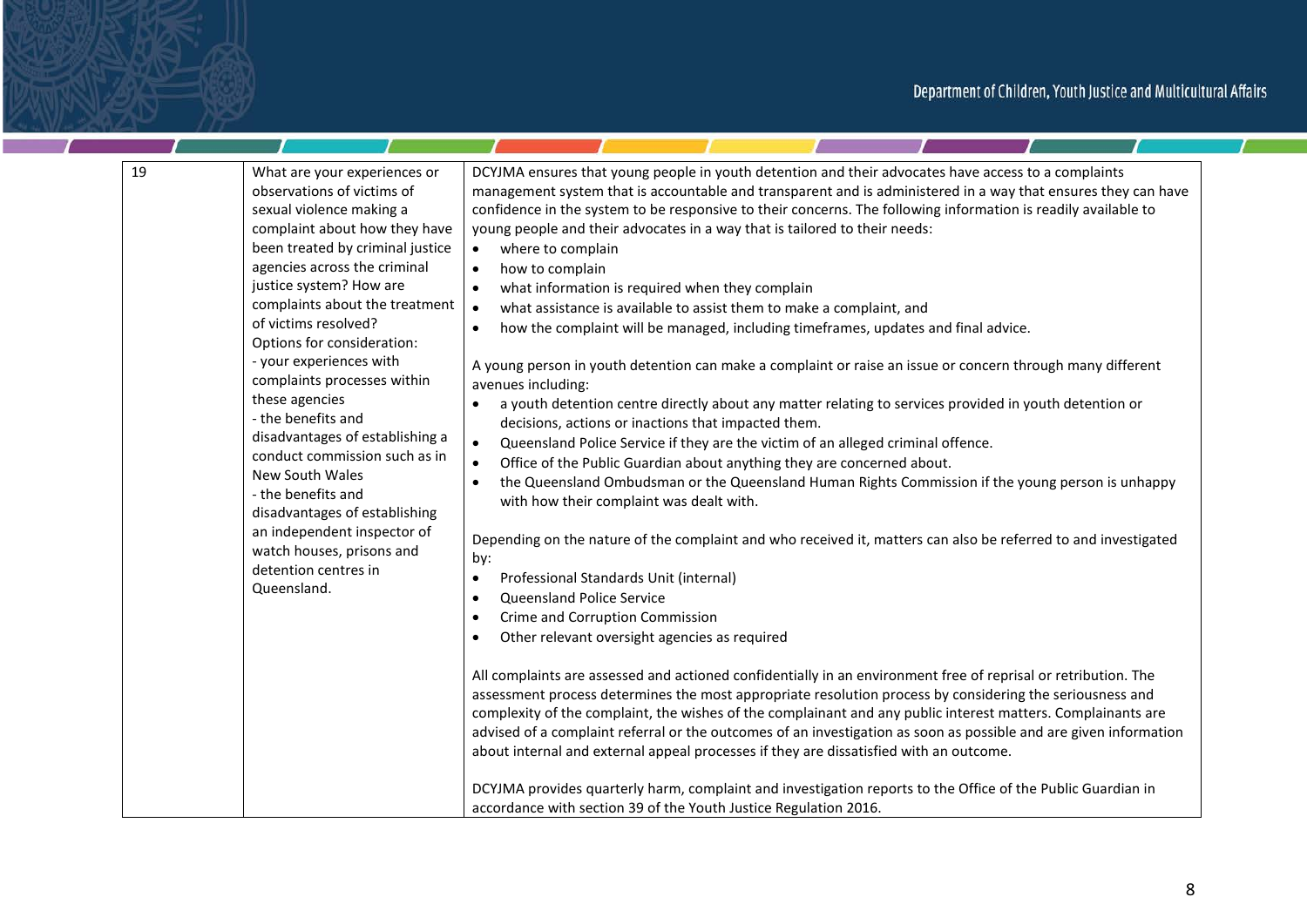$\mathcal{L}$  and  $\mathcal{L}$  and  $\mathcal{L}$ 

| Part 2: Women and girls' experiences as victim-survivors |                                                                                                                                                                                                                                                                         |                                                                                                                                                                                                                                                                                                                                                                                                                                                                                                                                                                                                                                                                                                                                                                                                                                                                                                                                                                                                                                                                                                                                                                                                                                                                                                                                                                                                                                                                                                       |  |
|----------------------------------------------------------|-------------------------------------------------------------------------------------------------------------------------------------------------------------------------------------------------------------------------------------------------------------------------|-------------------------------------------------------------------------------------------------------------------------------------------------------------------------------------------------------------------------------------------------------------------------------------------------------------------------------------------------------------------------------------------------------------------------------------------------------------------------------------------------------------------------------------------------------------------------------------------------------------------------------------------------------------------------------------------------------------------------------------------------------------------------------------------------------------------------------------------------------------------------------------------------------------------------------------------------------------------------------------------------------------------------------------------------------------------------------------------------------------------------------------------------------------------------------------------------------------------------------------------------------------------------------------------------------------------------------------------------------------------------------------------------------------------------------------------------------------------------------------------------------|--|
|                                                          | Community understanding of sexual offending and barriers to reporting:                                                                                                                                                                                                  |                                                                                                                                                                                                                                                                                                                                                                                                                                                                                                                                                                                                                                                                                                                                                                                                                                                                                                                                                                                                                                                                                                                                                                                                                                                                                                                                                                                                                                                                                                       |  |
|                                                          | Attitudes to consent including impacts of pornography                                                                                                                                                                                                                   |                                                                                                                                                                                                                                                                                                                                                                                                                                                                                                                                                                                                                                                                                                                                                                                                                                                                                                                                                                                                                                                                                                                                                                                                                                                                                                                                                                                                                                                                                                       |  |
|                                                          |                                                                                                                                                                                                                                                                         |                                                                                                                                                                                                                                                                                                                                                                                                                                                                                                                                                                                                                                                                                                                                                                                                                                                                                                                                                                                                                                                                                                                                                                                                                                                                                                                                                                                                                                                                                                       |  |
| 25                                                       | Is the current approach in<br>Queensland to the<br>non-consensual sharing of<br>intimate images striking the<br>right balance between<br>criminalising non-consensual<br>behaviour and community<br>education? (Please consider this<br>in the context of young people) | As part of the implementation of the Criminal Code (Non-consensual Sharing of Intimate Images) Amendment Act<br>2019, the Queensland Government committed to promoting information about the non-consensual sharing of<br>intimate images through strategic initiatives and internal and external communications such as:<br>Safer Schoolies Initiative: Be safe and Watch Your Mates education campaign and social media posts<br>$\bullet$<br>Sexual Violence Awareness Month: internal communications<br>$\bullet$<br>Queensland Women's Strategy: community implementation plan<br>$\bullet$<br>Queensland Violence Against Women Prevention Plan 2016-2022<br>$\bullet$<br>Queensland Youth Strategy.<br>$\bullet$                                                                                                                                                                                                                                                                                                                                                                                                                                                                                                                                                                                                                                                                                                                                                                               |  |
|                                                          | Barriers to reporting sexual violence                                                                                                                                                                                                                                   |                                                                                                                                                                                                                                                                                                                                                                                                                                                                                                                                                                                                                                                                                                                                                                                                                                                                                                                                                                                                                                                                                                                                                                                                                                                                                                                                                                                                                                                                                                       |  |
| 27                                                       | What factors do victims of<br>sexual offences consider when<br>deciding whether to report to<br>police in Queensland?                                                                                                                                                   | Many people from culturally and linguistically diverse (CALD) backgrounds will not disclose sexual offences from a<br>general fear or mistrust of police and government more broadly. This mistrust may stem from negative<br>experiences in their country of origin or previous interaction with police in Australia. There is also a general lack of<br>trust amongst some communities and non-government support organisations that a report to police will result in<br>any action.                                                                                                                                                                                                                                                                                                                                                                                                                                                                                                                                                                                                                                                                                                                                                                                                                                                                                                                                                                                                               |  |
|                                                          |                                                                                                                                                                                                                                                                         | For some women from CALD backgrounds there may be a genuine concern around the interface of police and the<br>child protection system. For many women, the fear that children can be taken away from the family or of being<br>deported, if they are on a temporary visa, are real barriers to interacting with police. There may also be a fear of<br>retribution from the perpetrator or his supports towards children or other family members. A report by ANROWS<br>- The forgotten victims: Prisoner experience of victimisation and engagement with the criminal justice system:<br>Research report - ANROWS - Australia's National Research Organisation for Women's Safety, identified these and<br>other factors as influencing women from CALD backgrounds seeking help from police.<br>Being able to communicate with police may also be a factor for women from CALD backgrounds deciding whether<br>to report sexual offences. Many women from refugee backgrounds, especially if they have not been in Australia<br>very long, have limited English language proficiency and the stress associated with experiencing sexual violence as<br>well as a formalised setting, such as a police station, can make it more difficult for women to communicate.<br>Women from refugee backgrounds are often survivors of prior trauma, experiences of war or conflict, rape, sexual<br>assault, or torture. These previous experiences will impact on their decision to report sexual violence. |  |

 $\mathbf{r}$ 

۰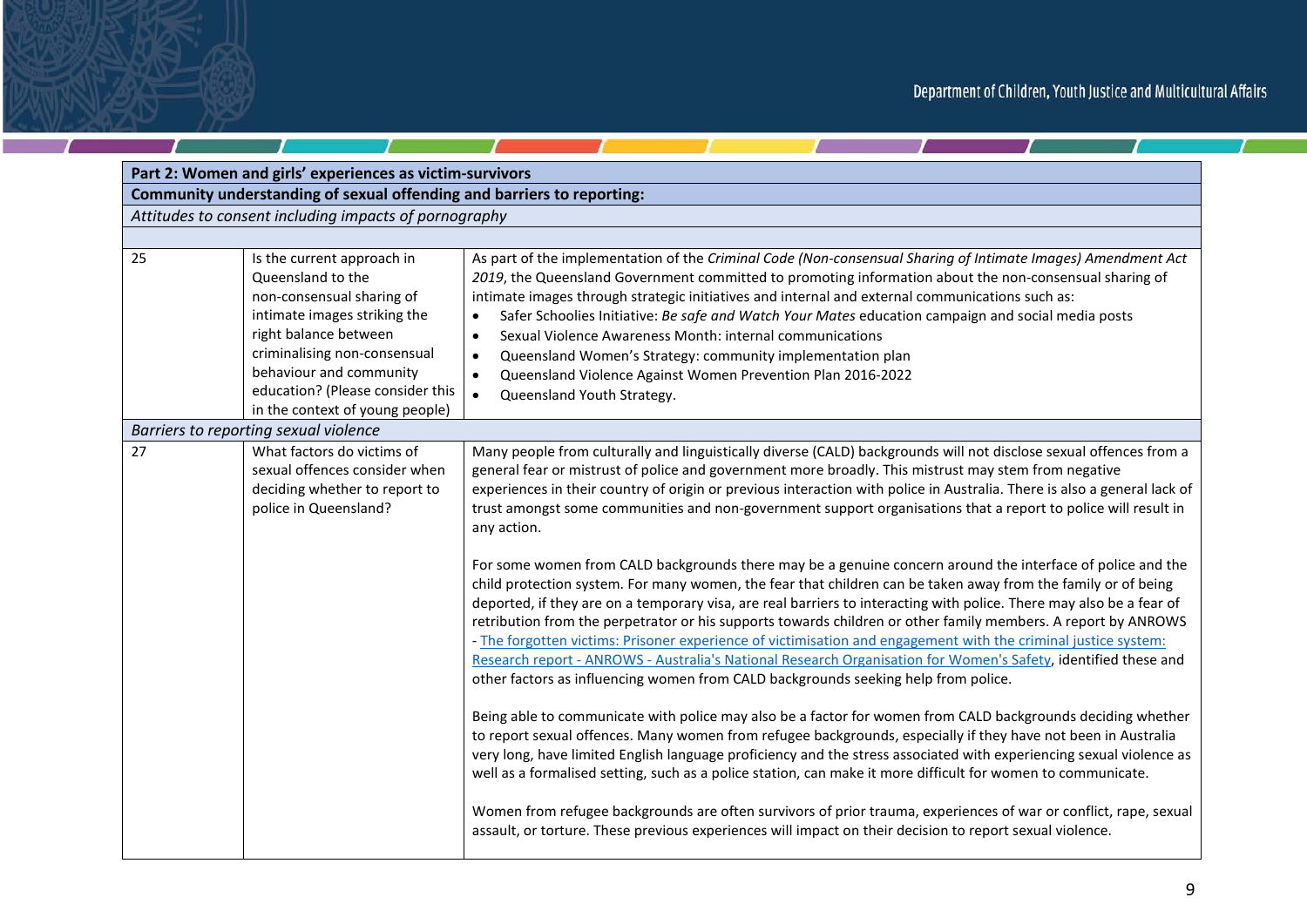<u>and the state of the state of the state of the state of the state of the state of the state of the state of the state of the state of the state of the state of the state of the state of the state of the state of the state</u>

|    |                                                                                                                                                                           | Different cultural experiences and a lack of understanding that sexual violence can be perpetrated within a<br>relationship or that it is a criminal act, may also influence a decision to report to police or other services. Cultural<br>norms may differ regarding a husband's entitlements and the duties of a wife and women's rights in general.                                                                                                                                                                                                                                                                                                                                                                             |
|----|---------------------------------------------------------------------------------------------------------------------------------------------------------------------------|------------------------------------------------------------------------------------------------------------------------------------------------------------------------------------------------------------------------------------------------------------------------------------------------------------------------------------------------------------------------------------------------------------------------------------------------------------------------------------------------------------------------------------------------------------------------------------------------------------------------------------------------------------------------------------------------------------------------------------|
|    |                                                                                                                                                                           | Shame and stigma associated with sexual violence may cause some women to choose to protect and conceal the<br>violence to uphold the family's status and reputation rather than be ostracised from the family. The 2017 National<br>Community Attitudes towards Violence Against Women Survey found that up to one third (22-34 per cent) of<br>people born in countries where English is not the main language attributed at least some responsibility for the<br>violence to the victim. This was substantially higher than respondents born in countries where English is the main<br>language (https://www.anrows.org.au/research-program/ncas/v). An updated survey was conducted in 2021 with<br>results due later this year |
| 28 | What factors do victims<br>consider when deciding<br>whether to report to, or seek<br>help from others, such as<br>healthcare providers and other<br>mainstream services? | Trust is an important consideration for any victim in deciding whether to report sexual violence. For women from<br>CALD backgrounds, the GP is often a point of trust. For women from refugee backgrounds, they may also trust<br>settlement service providers, such as Multicultural Australia, that are providing support and assistance with the<br>settlement experience. Other sources they may seek help from include family and friends, religious or community<br>leaders.                                                                                                                                                                                                                                                |
|    |                                                                                                                                                                           | However, as the ANROWS report identified above indicates, an initial negative response from informal sources<br>will reduce the likelihood that the woman will seek any further help by formally reporting sexual violence (The<br>forgotten victims: Prisoner experience of victimisation and engagement with the criminal justice system: Research<br>report - ANROWS - Australia's National Research Organisation for Women's Safety).                                                                                                                                                                                                                                                                                          |
|    |                                                                                                                                                                           | For culturally diverse women, trauma, experiences of war or conflict, rape, sexual assault, torture etc., as well as<br>certain cultural practices (i.e., Female Genital Mutilation) may have resulted in physical, mental and sexual health<br>conditions. These additional health concerns may influence how they present to support services and impact how<br>they are treated by the health system.                                                                                                                                                                                                                                                                                                                           |
|    |                                                                                                                                                                           | Previous negative experiences dealing with mainstream services will also be a factor in deciding to report sexual<br>violence, including whether a service engages interpreters, has culturally capable or diverse staff.                                                                                                                                                                                                                                                                                                                                                                                                                                                                                                          |
|    |                                                                                                                                                                           | For many culturally diverse women, there may be a limited understanding of the existence of services or their<br>eligibility to access, as similar services may not exist in their country of origin.                                                                                                                                                                                                                                                                                                                                                                                                                                                                                                                              |
| 29 | What can be done to reduce<br>the barriers to women and girls<br>reporting sexual violence to<br>police, and to other support<br>services?                                | Better engagement of interpreter services by the police and other support services, including ensuring that when<br>interpreters are engaged they have no connection with either party (victim or perpetrator) and ensuring<br>accessibility in regional areas where certified interpreters may be limited.                                                                                                                                                                                                                                                                                                                                                                                                                        |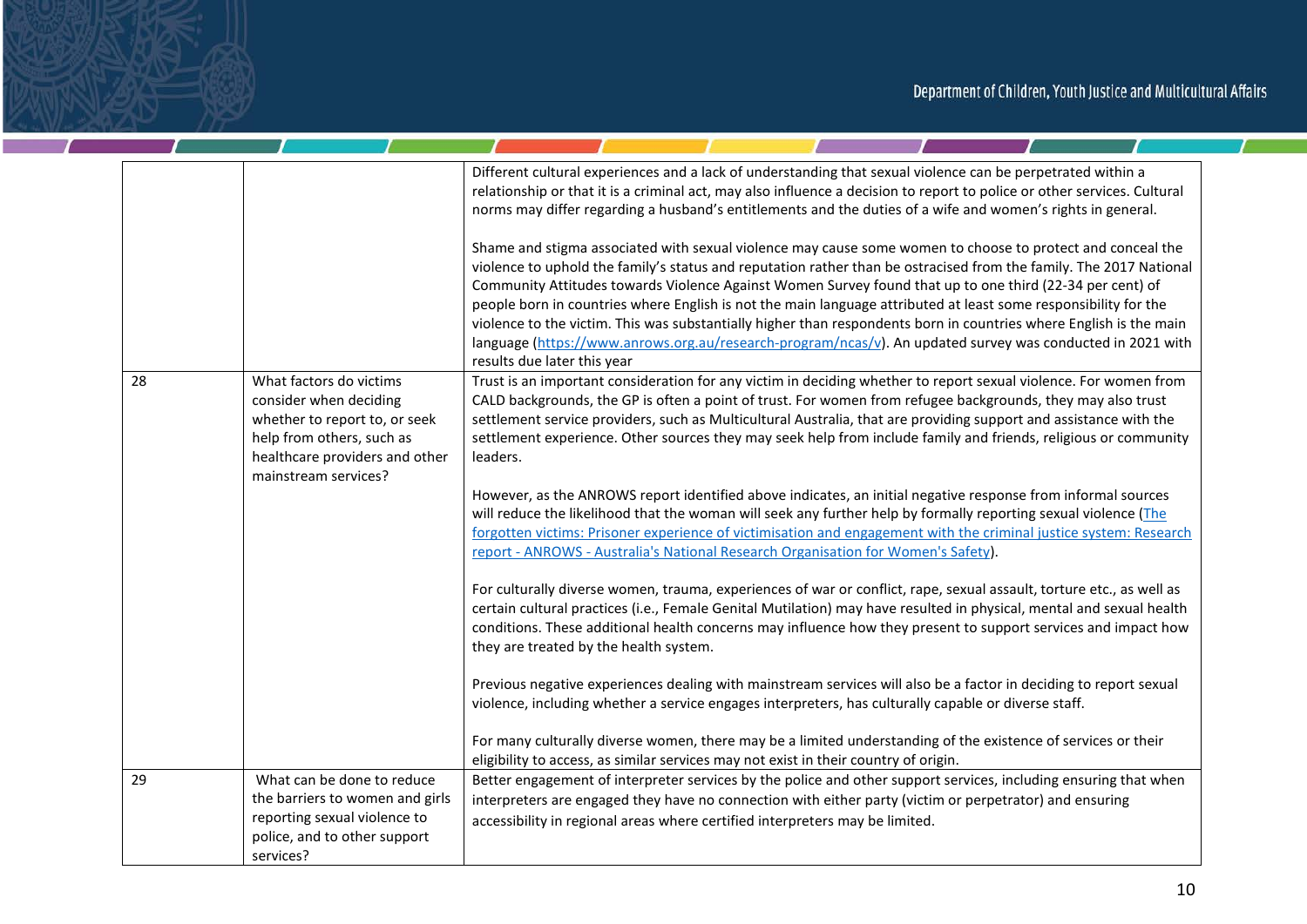**Contract Contract State** 

a p

a sa kacamatan ing Kabupatèn Kabupatèn

|    |                                                                                                                                                                            | Improved cultural capability of police and support services' staff, including understanding the potential<br>consequences experienced by women from some cultural backgrounds who choose to report sexual violence to<br>Police, including being ostracised from their community. The Immigrant Women's Support Service includes a<br>section on their website debunking myths about sexual violence, including some cultural stereotypes, and<br>provides information in languages other than English.                                                                                                                                                                                                                                                                      |
|----|----------------------------------------------------------------------------------------------------------------------------------------------------------------------------|------------------------------------------------------------------------------------------------------------------------------------------------------------------------------------------------------------------------------------------------------------------------------------------------------------------------------------------------------------------------------------------------------------------------------------------------------------------------------------------------------------------------------------------------------------------------------------------------------------------------------------------------------------------------------------------------------------------------------------------------------------------------------|
|    |                                                                                                                                                                            | Enhanced awareness by first responders of cultural sensitivities and the use of interpreters when women and girls<br>attempt to report sexual violence would assist in overcoming barriers to reporting of offences by women and girls<br>from culturally diverse backgrounds.<br>Options to increase cultural capability that could be explored include: increasing cultural diversity of first<br>responders, utilising CALD service providers as part of initial response, and developing the cultural capability of<br>first responders through close engagement of CALD service providers.                                                                                                                                                                              |
|    |                                                                                                                                                                            | Raise awareness of the Australian legal and service systems amongst new arrivals in culturally appropriate ways to<br>improve understanding of sexual violence and where to report or seek assistance if needed. Language and<br>cultural barriers may mean migrant women are unaware of Australian laws and lack the "system literacy" to<br>navigate the legal, health and support services available to women experiencing sexual violence. The Hearing her<br>voice: report from the kitchen table conversations with culturally and linguistically diverse women on violence<br>against women and their children (Kitchen table conversations) from 2015 provides examples of innovative<br>methods of communication that could be effective raising awareness.         |
| 30 | What can be done to make<br>women and girls feel more<br>confident that they will be<br>believed by mainstream<br>services and police when they<br>report sexual violence? | Work with CALD service providers and victim advocates to build trust with the QPS, which in some instances has<br>been eroded due to a lack of cultural sensitivity and use of interpreters when women attempt to report sexual<br>violence.<br>Mainstream services could also do more to connect with CALD communities to promote their services, including<br>developing partnerships with local settlement and multicultural services would also assist CALD clients to become<br>familiar with the kinds of support available.                                                                                                                                                                                                                                           |
| 31 | What can be done to reduce<br>the feelings of shame and the<br>stigma that surrounds sexual<br>violence in our community?                                                  | For some communities there are strong cultural stigmas in relation to sexual assault and seeking support from a<br>sexual assault support service. Sex outside of marriage, even where it is the result of force, is considered to bring<br>shame upon the woman and upon her family. Women can be afraid to disclose sexual assault due the impact on<br>their own reputation, on their family's standing in the community, and the resulting unwillingness of other<br>community members to associate with them and intermarry with them (Kitchen table conversations).<br>Co-designing awareness / anti-violence campaigns with culturally diverse communities could be more effective in<br>changing community attitudes, including engaging survivors in the messaging. |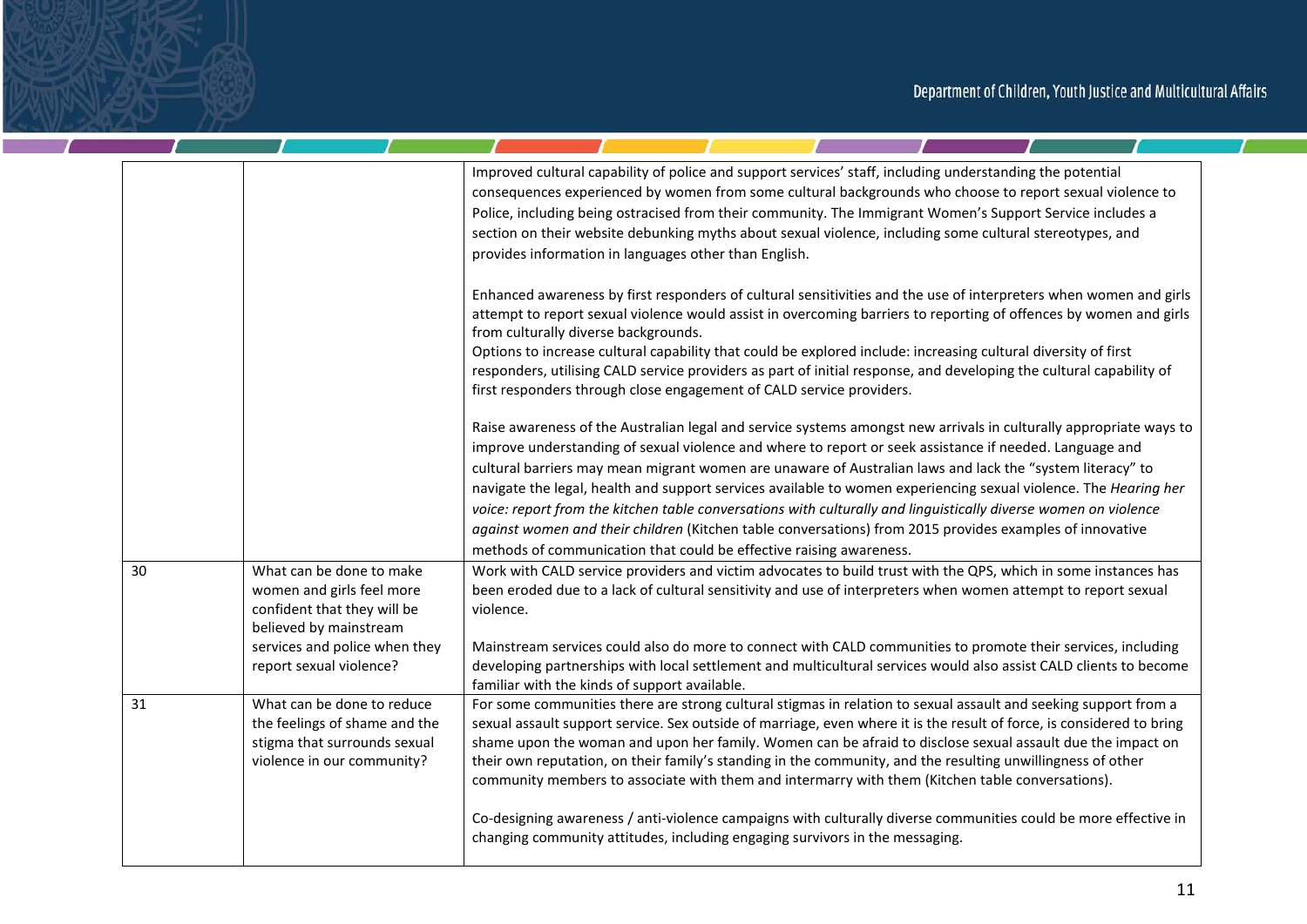|    |                                                                                                                                  | Building the capacity of community and religious leaders to speak out against sexual violence and better<br>equipping them to provide support to victims. Community and religious leaders can be a trusted source of<br>information and advice for some people from CALD backgrounds. However, not all leaders are able to provide<br>effective support either due to a lack of knowledge or due to their own attitudes towards women.                                                                                                                                                                                |
|----|----------------------------------------------------------------------------------------------------------------------------------|-----------------------------------------------------------------------------------------------------------------------------------------------------------------------------------------------------------------------------------------------------------------------------------------------------------------------------------------------------------------------------------------------------------------------------------------------------------------------------------------------------------------------------------------------------------------------------------------------------------------------|
|    | Public reporting on sexual offending and domestic and family violence                                                            |                                                                                                                                                                                                                                                                                                                                                                                                                                                                                                                                                                                                                       |
| 32 | Should there be a discretion for<br>courts to allow the publication<br>of the identity of a child<br>convicted of rape or sexual | When compared to adult offenders, the considerations applying to child offenders are more complex, and include<br>the immaturity of the child, the greater likelihood (without publication) that a child will 'age out' of offending in<br>the relatively near future, and the negative impact that publication may have on the child's rehabilitation.                                                                                                                                                                                                                                                               |
|    | assault with the victim's<br>consent?                                                                                            | The Youth Justice Act 1992 section 234 allows a sentencing court, in certain circumstances, to order that the<br>identity of a child convicted of rape or sexual assault may be published. The victim's consent is not expressly<br>required, but the court is required to consider the safety or wellbeing of a person other than the offender. If a<br>victim opposed publication - for example, because the victim wanted the matter to remain private but the<br>identity of the offender would likely identify the victim - then the victim (through the prosecutor) could make<br>that submission to the court. |
|    |                                                                                                                                  | A court may only allow publication in relation to the most serious offences.                                                                                                                                                                                                                                                                                                                                                                                                                                                                                                                                          |
|    |                                                                                                                                  | Although most rape and sexual assault offenders are male, females can still commit these offences, including as a<br>party, and any provisions about publication apply equally to males and females.                                                                                                                                                                                                                                                                                                                                                                                                                  |
|    |                                                                                                                                  | Research consistently show that most youth sex offending is opportunistic and has a very low rate of sexual<br>reoffending. <sup>13</sup> International evidence has demonstrated that, when applied to juveniles, sex offender registration<br>and notification fail to improve community safety and impede the successful reintegration of the young offender<br>into a conventional lifestyle. <sup>14</sup>                                                                                                                                                                                                       |
|    | Victims experiences of reporting sexual violence to police in Queensland                                                         |                                                                                                                                                                                                                                                                                                                                                                                                                                                                                                                                                                                                                       |
| 37 | What factors influence a victim                                                                                                  | See response to Question 27.                                                                                                                                                                                                                                                                                                                                                                                                                                                                                                                                                                                          |
|    | of sexual violence to either                                                                                                     |                                                                                                                                                                                                                                                                                                                                                                                                                                                                                                                                                                                                                       |
|    | pursue their complaint through                                                                                                   |                                                                                                                                                                                                                                                                                                                                                                                                                                                                                                                                                                                                                       |
|    | the reporting and investigation                                                                                                  |                                                                                                                                                                                                                                                                                                                                                                                                                                                                                                                                                                                                                       |
|    | stage of the criminal justice                                                                                                    |                                                                                                                                                                                                                                                                                                                                                                                                                                                                                                                                                                                                                       |
|    | system or withdraw their                                                                                                         |                                                                                                                                                                                                                                                                                                                                                                                                                                                                                                                                                                                                                       |
|    | complaint? How is this                                                                                                           |                                                                                                                                                                                                                                                                                                                                                                                                                                                                                                                                                                                                                       |

<sup>&</sup>lt;sup>13</sup> Caldwell, M. F. (2016). Quantifying the decline in juvenile sexual recidivism rates. Psychology, Public Policy, and Law, 22,4, 414–426.<br><sup>14</sup> Letourneau, E. J., & Caldwell, M. F. (2013). Expensive, harmful policies tha Behavioral Consultation and Therapy, 8, 23–29.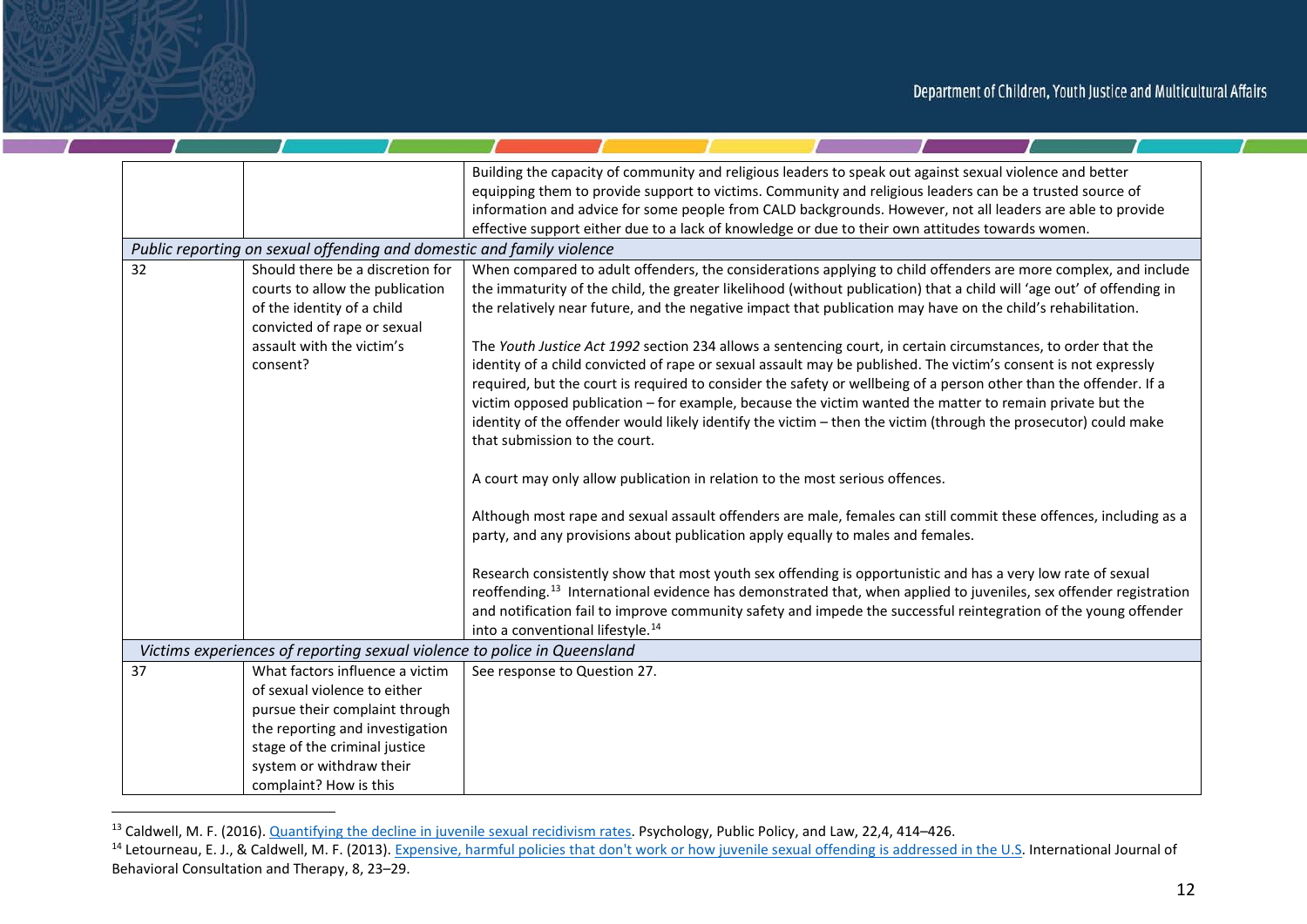<u>and the state of the state of the state of the state of the state of the state of the state of the state of the state of the state of the state of the state of the state of the state of the state of the state of the state</u>

|    | experience different for<br>Aboriginal and Torres Strait<br>Islander women and women<br>from diverse groups?                                                                                   |                                                                                                                                                                                                                                                                                                                                                                                                                                                                                                                                                                                                                                                                                                                                                                                                                                                                                                                                                                                                                                         |
|----|------------------------------------------------------------------------------------------------------------------------------------------------------------------------------------------------|-----------------------------------------------------------------------------------------------------------------------------------------------------------------------------------------------------------------------------------------------------------------------------------------------------------------------------------------------------------------------------------------------------------------------------------------------------------------------------------------------------------------------------------------------------------------------------------------------------------------------------------------------------------------------------------------------------------------------------------------------------------------------------------------------------------------------------------------------------------------------------------------------------------------------------------------------------------------------------------------------------------------------------------------|
|    | Forensic examinations                                                                                                                                                                          |                                                                                                                                                                                                                                                                                                                                                                                                                                                                                                                                                                                                                                                                                                                                                                                                                                                                                                                                                                                                                                         |
| 42 | What are your experiences or<br>observations of victims of<br>sexual violence accessing and<br>using forensic health services in<br>Queensland? What works well?<br>What needs to be improved? | Dependent on the age of the child or young person the experience may be very different. DCYJMA is able to<br>provide anecdotal advice relevant to the experiences of children and young people disclosing sexual assault and<br>accessing health services.<br><b>Experiences/observations:</b><br>Children/young people<br>There have been examples of parents or guardians of children seeking forensic examinations when the child<br>has identified they are not ready to undertake this level of examination which can cause distress and harm to<br>the child.<br>At times the parent or guardian acting as a support person for the child or young person may have unrealistic<br>expectations about what the forensic examination may provide in way of 'evidence'. Inconclusive evidence<br>coming back from the examination can perpetuate the idea that the child or young person is lying or that<br>they misinterpreted the situation, and can ultimately undermine a child or young person disclosing their<br>experience. |
|    |                                                                                                                                                                                                | Older young people<br>For older young people who may be living independently or homeless, the fear of accessing health services or<br>the understanding of the need for timely health service intervention can be barriers.<br>Evidence suggests that young people often do not disclose until well after the incident which impacts on the<br>collection of forensic evidence. Once they do engage with a health service, the young person can feel like<br>they have done the wrong thing by not disclosing sooner.                                                                                                                                                                                                                                                                                                                                                                                                                                                                                                                   |
|    |                                                                                                                                                                                                | <b>Opportunities for improvement:</b><br>DCYJMA suggests the following could assist with supporting children, young people and families through this<br>process:<br>Increased availability of culturally safe forensic services and staff.<br>Providing an appropriate level of information regarding what a forensic examination is and the intended<br>outcomes (including inconclusive evidence and what that means) to the appropriate parties, such as the<br>child, young person and support person. This could include information about next steps and ongoing<br>emotional support no matter the outcomes of the forensic examination.<br>Ensuring health service staff are aware of the complexities and barriers faced by young people regarding<br>disclosures and accessing health services.                                                                                                                                                                                                                               |

 $\overline{1}$ 

 $\mathcal{L}$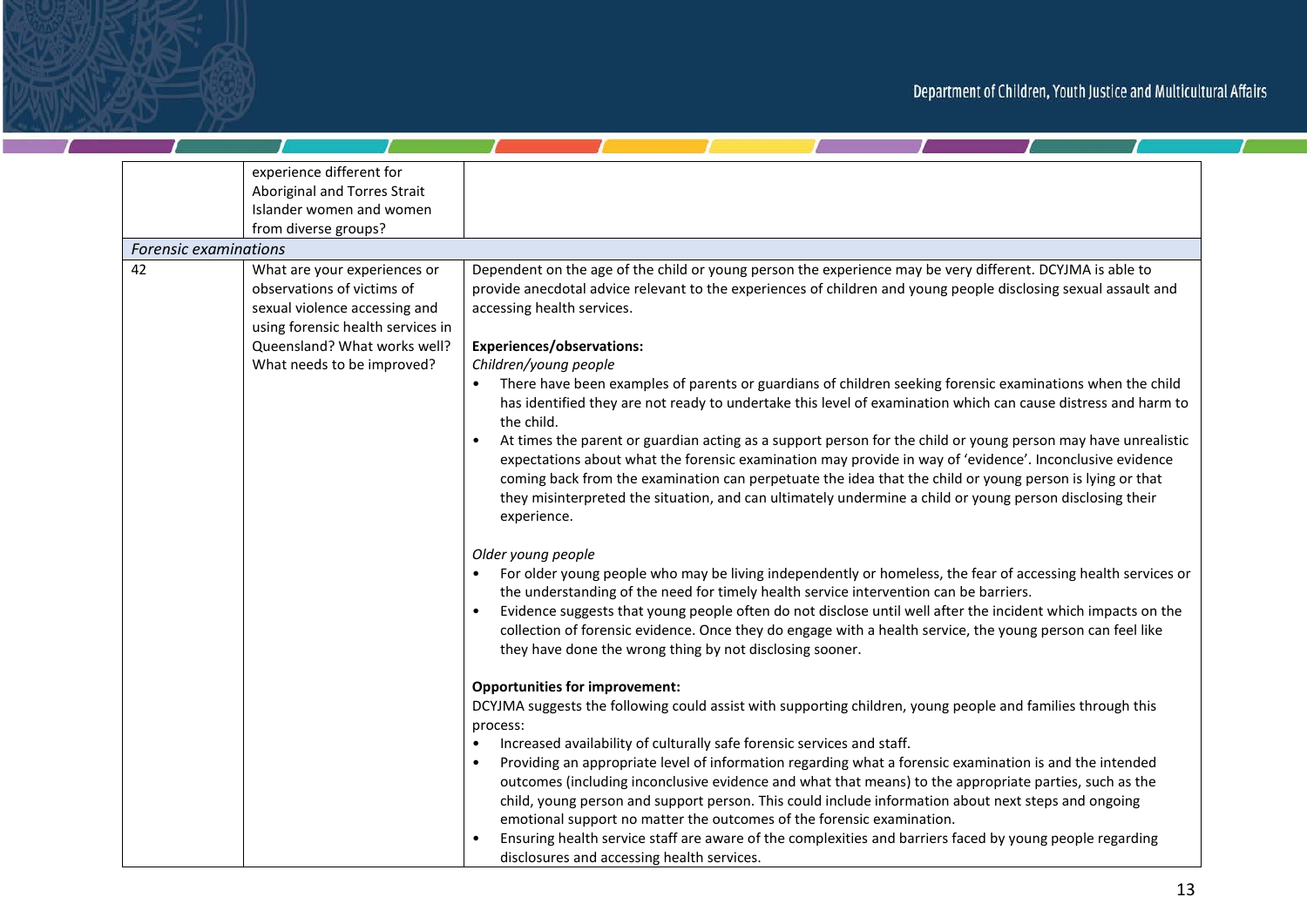$\mathcal{L}$  and  $\mathcal{L}$ 

<u>and the second state of the second state of the second state of the second state of the second state of the second state of the second state of the second state of the second state of the second state of the second state </u>

| 44 | Do forensic health services in<br>Queensland cater to the needs<br>of women and girls from                                                                     | Providing further education to police and other first responders regarding the complexities and barriers faced<br>$\bullet$<br>by children and young people in disclosing and accessing health services. Police and other first responders are<br>often involved in the very early stages of disclosure or response to a sexual assault and can be pivotal in the<br>decision-making process regarding when a victim/survivor should access forensic health services.<br>Some health professionals may not know how to respond to women from CALD backgrounds experiencing<br>violence due to a desire to maintain cultural sensitivity and a fear of offending the women. Some health<br>professionals may construe sexual violence within relationships as 'culturally normal' and therefore not want to |
|----|----------------------------------------------------------------------------------------------------------------------------------------------------------------|------------------------------------------------------------------------------------------------------------------------------------------------------------------------------------------------------------------------------------------------------------------------------------------------------------------------------------------------------------------------------------------------------------------------------------------------------------------------------------------------------------------------------------------------------------------------------------------------------------------------------------------------------------------------------------------------------------------------------------------------------------------------------------------------------------|
|    | diverse backgrounds?                                                                                                                                           | impose their western concepts (http://www.iwss.org.au/wp-content/uploads/2013/12/42-Supporting-<br>women.pdf).                                                                                                                                                                                                                                                                                                                                                                                                                                                                                                                                                                                                                                                                                             |
|    | Victims experiences of the Court process                                                                                                                       |                                                                                                                                                                                                                                                                                                                                                                                                                                                                                                                                                                                                                                                                                                                                                                                                            |
| 55 | How are victims supported and<br>their needs met during court<br>processes for sexual offences?                                                                | Youth Justice staff may support victims where a sexual offence, originally dealt with through a Restorative Justice<br>process, is returned to the Court. Support beyond this would be provided by other agencies.                                                                                                                                                                                                                                                                                                                                                                                                                                                                                                                                                                                         |
|    | Should more be done and if so,<br>what?                                                                                                                        | Victims are also referred to Victims Assist - DJAG                                                                                                                                                                                                                                                                                                                                                                                                                                                                                                                                                                                                                                                                                                                                                         |
|    |                                                                                                                                                                | Although not specific to sexual offences or victims, it is important to note that Youth Justice pre-court interviews<br>include assessment of supports young people need, including use of interpreter for young people and families<br>from diverse backgrounds.                                                                                                                                                                                                                                                                                                                                                                                                                                                                                                                                          |
| 56 | Are the needs of women and<br>girls from diverse backgrounds<br>being met in the court process<br>for sexual offences? Should<br>more be done and if so, what? | See response to Questions 27 and 55.<br>As outlined in the Queensland Multicultural Policy, Our story, our future, collection of information by relevant<br>government agencies about customers' cultural background, is important and necessary to assist in understating<br>the needs of women and girls from diverse backgrounds, particularly obtaining information about:<br>country of birth<br>$\bullet$<br>preferred language<br>$\bullet$<br>whether an interpreter is required.<br>$\bullet$                                                                                                                                                                                                                                                                                                     |
|    |                                                                                                                                                                | Additionally, collecting data and reporting on interpreter use within courtrooms (similar to what is reported by<br>Tasmania and South Australia, in the Report on Government Services) would assist identify gaps and needs.<br>The Judicial Council on Cultural Diversity prepared a report entitled The Path to Justice: Migrant and Refugee<br>Women's Experience of the Courts in 2016 (https://jccd.org.au/wp-<br>content/uploads/2021/06/JCCD_Consultation_Report_-_Migrant_and_Refugee_Women.pdf). The report outlines<br>the barriers experienced my women from CALD backgrounds accessing justice.                                                                                                                                                                                               |

and the contract of the contract of

 $\mathcal{L}$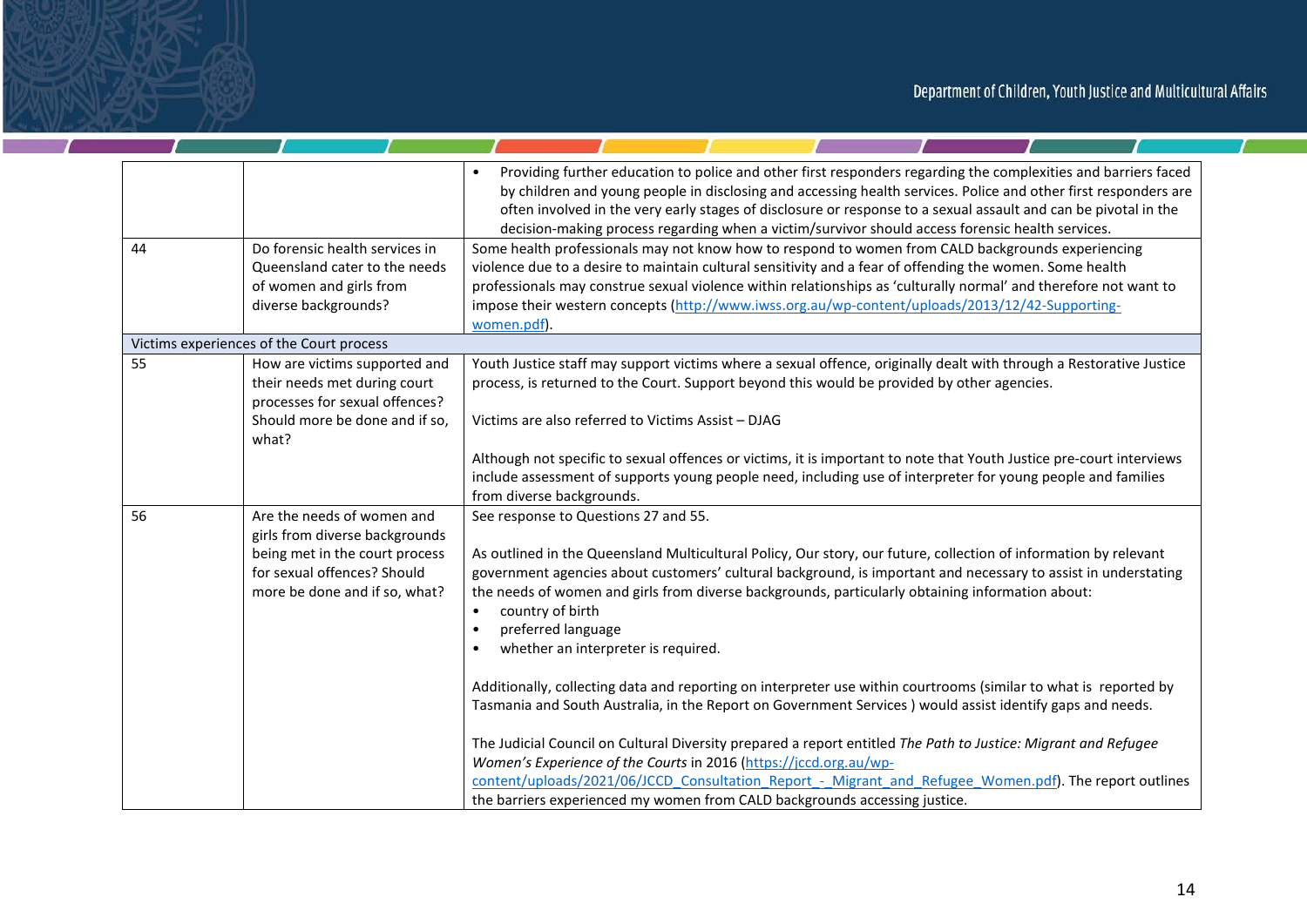| Alternative justice models |                                                                                                                                                                      |                                                                                                                                                                                                                                                                                                                                                                                                                                                                                                                                                                                                                                                                                                                                                                                                                                                                                                                                                                                                                                                                                                                                                                              |
|----------------------------|----------------------------------------------------------------------------------------------------------------------------------------------------------------------|------------------------------------------------------------------------------------------------------------------------------------------------------------------------------------------------------------------------------------------------------------------------------------------------------------------------------------------------------------------------------------------------------------------------------------------------------------------------------------------------------------------------------------------------------------------------------------------------------------------------------------------------------------------------------------------------------------------------------------------------------------------------------------------------------------------------------------------------------------------------------------------------------------------------------------------------------------------------------------------------------------------------------------------------------------------------------------------------------------------------------------------------------------------------------|
| 68                         | How could the use of<br>restorative justice processes<br>improve the experience of<br>victims of sexual offences whilst<br>holding those responsible<br>accountable? | Youth Justice Restorative Justice Convenors work with victims of sexual offences to firstly link them into<br>counselling and support services, with the aim of getting them ready for conference, or to try and repair harm in<br>the case of choosing not to participate in the conference process. Restorative Justice convenors refer victims to<br>departmentally funded services, such as Bravehearts, or other non-government organisations that assist victims<br>of sexual violence.                                                                                                                                                                                                                                                                                                                                                                                                                                                                                                                                                                                                                                                                                |
|                            |                                                                                                                                                                      | Part 3: Women and girls' of the criminal justice system as accused persons and offenders                                                                                                                                                                                                                                                                                                                                                                                                                                                                                                                                                                                                                                                                                                                                                                                                                                                                                                                                                                                                                                                                                     |
|                            | Drivers of women and girls contact with the criminal justice system                                                                                                  |                                                                                                                                                                                                                                                                                                                                                                                                                                                                                                                                                                                                                                                                                                                                                                                                                                                                                                                                                                                                                                                                                                                                                                              |
| 73                         | What are the drivers of women<br>and girls' offending in<br>Queensland?                                                                                              | From Quadara et al 2020 relating to harmful sexual behaviour: while there was overall agreement that some form<br>of "attachment trauma" (violence, abuse, neglect, maltreatment by significant caregivers) was present in the lives<br>of the young people they saw, there was a sense that the forms of trauma differed by gender, with sexual abuse a<br>particular point of differentiation between young men and young women.<br>Quotes from practitioners in report: "Every single girl we've ever worked with has a significant history of harm<br>towards them. So, for a vast majority it's significant sexual harm, but also physical, and neglect."<br>"The risk factors for girls are very different to males. For girls, there's usually three global factors: trauma, mental<br>health issues, or both. So, treatment for them is going to look a lot different from the boys that we work with.<br>And for a lot of those girls, given the history of trauma, attachment difficulties, they do present with an<br>attachment style that looks like early indicators of what would understood as borderline personality disorder if<br>they were] over 18." 15 |
| 74                         | Why are women and girls<br>offending at increased rates?                                                                                                             | Research by the NSW Bureau of Crime Statistics and Research found that the number of females proceeded<br>against by police increased substantially from 2000 to 2010. Trends in offending by juvenile females generally<br>mirrored those of adult females, with the exception of shoplifting for which there was a significant rise in the<br>number of juvenile female offenders proceeded against. This increase was explained as being due to tougher law<br>enforcement rather than increased crime. This included increased scrutiny of offenders on bail and increased<br>enforcement of liquor laws, which are two strategies police commonly employ to help control crime. The increase<br>in women proceeded against for domestic violence offences is more likely to reflect increased public willingness<br>to call police and/or tougher law enforcement than an increase in domestic violence. <sup>16</sup>                                                                                                                                                                                                                                                  |

<sup>&</sup>lt;sup>15</sup> Quadara, A., O'Brien, W., Ball, O., Douglas, W., & Vu, L. (2020). Good practice in delivering and evaluating interventions for young people with harmful sexual behaviours. Australia's National Research Organisation for Women's Safety Limited (ANROWS).

<sup>&</sup>lt;sup>16</sup> Holmes, J. (2010). Female offending: Has there been an increase? NSW Crime and Justice Statistics Issues Paper No. 46. New South Wales, Australia: Bureau of Crime Statistics and Research.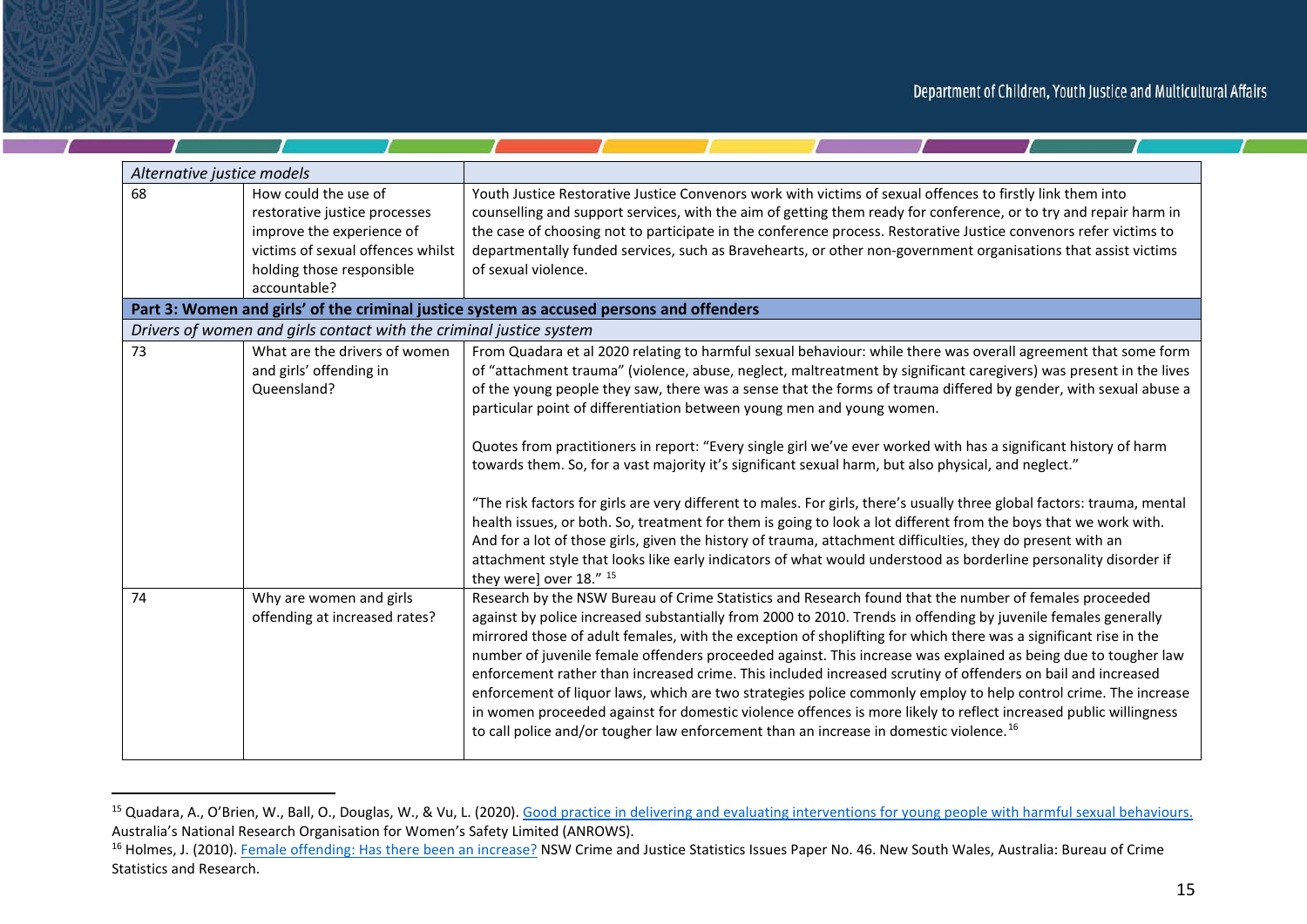|    |                                                                                                                                                                                                                            | International research has found that countries with a narrower gender gap as measured by Global Gender Gap<br>indexes of political empowerment were likely to have a higher female prosecution rate. Political empowerment<br>was also significantly associated with female conviction rates. <sup>17</sup>                                                                                                                                                                                                                                                                                                                                           |
|----|----------------------------------------------------------------------------------------------------------------------------------------------------------------------------------------------------------------------------|--------------------------------------------------------------------------------------------------------------------------------------------------------------------------------------------------------------------------------------------------------------------------------------------------------------------------------------------------------------------------------------------------------------------------------------------------------------------------------------------------------------------------------------------------------------------------------------------------------------------------------------------------------|
| 75 | How are women and girls at risk<br>of entering the criminal justice<br>system currently supported to<br>prevent them from offending?<br>What is working well? What<br>could be improved? What is<br>working? What could be | Young women and girls at risk of entering the criminal justice system may be required to participate in<br>diversionary processes as ordered by Queensland Police or the Courts. Diversionary processes are facilitated by<br>Youth Justice and the provision of support is consistent with the assessed risks and needs of the young person.<br>This allows for the provision of gender responsive services aimed at supporting young women and girls to<br>strengthen and leverage their support networks, whilst managing criminogenic factors that may place young<br>women and girls at risk of entering the justice system in a formal capacity. |
|    | improved?                                                                                                                                                                                                                  | The Risk/Needs/Responsivity (RNR) model is utilised to reduce reoffending, focusing on: matching service delivery<br>to the level or risk; targeting criminogenic needs that predict offending; responding in line with individual needs<br>such as age, gender and culture; and delivery of change-oriented programs (dosage).                                                                                                                                                                                                                                                                                                                        |
|    |                                                                                                                                                                                                                            | Youth Justice utilise Youth Level of Service/Case Management Inventory 2.0 (YLS/CMI 2.0), a standardised<br>instrument with predictive validity for the purpose of assessing future risk, need and responsivity factors for<br>young people who have offended and the subsequent formulation of an appropriate level of service response.<br>YLS/CMI 2.0 takes into consideration a young person's gender when determining total risk score, allowing for<br>tailored gender responsive practice.                                                                                                                                                      |
|    |                                                                                                                                                                                                                            | The tool considers gender, allows for standardised risk assessment that limits professional bias and provides<br>guidelines as to appropriate dosage of service delivery.                                                                                                                                                                                                                                                                                                                                                                                                                                                                              |
|    |                                                                                                                                                                                                                            | Further focus on intervention planning for young women in line with their risk/needs assessment is required. The<br>Youth Justice review of gender responsive programming outlined the need for a gender specific approach to<br>young women to decrease reoffending, however there are no current gender specific guidelines as to the<br>approach. A systemic approach to gender responsivity to meet the specific needs of girls and young women in<br>contact with the criminal justice system and purposeful service provision is required.                                                                                                       |
|    |                                                                                                                                                                                                                            | <b>Programs</b><br><b>GMO</b><br>In 2016, Youth Justice initiated Girls Moving On (GMO), a gender-informed program that uses a number of<br>complimentary approaches. The program draws on Relational Theory, Motivational Interviewing and Cognitive<br>Behavioural methods to enhance motivation, increase skill development and enhance personal resources.                                                                                                                                                                                                                                                                                         |

 $\mathcal{L}$ 

<sup>&</sup>lt;sup>17</sup> Chu DC, Hebenton B, Toh A. (2021). Gender Equality and Female Offending: Evidence From International Data Sources. International Journal of Offender Therapy and Comparative Criminology. 65(13-14):1496-1519.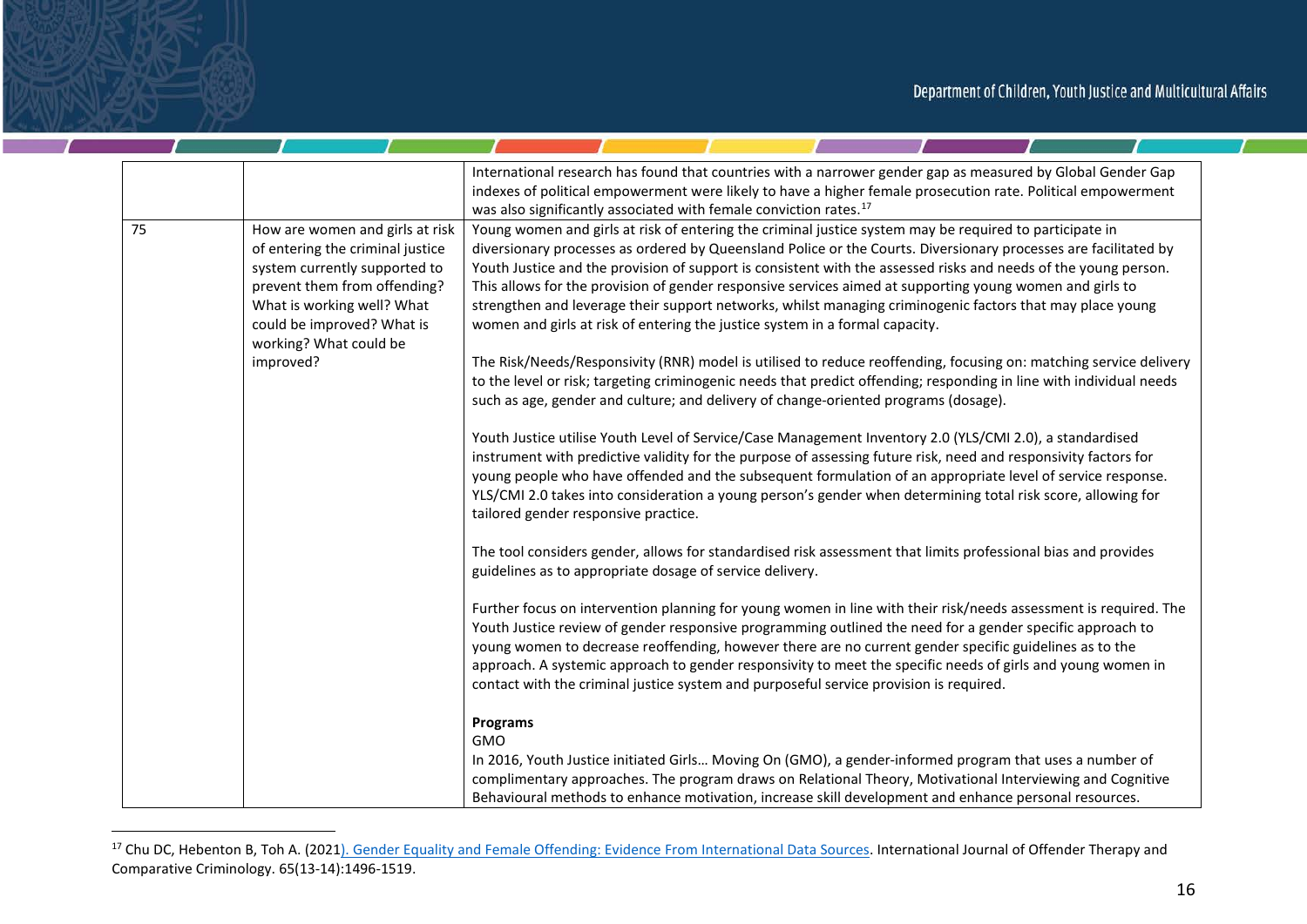$\mathcal{I}$  and  $\mathcal{I}$  and  $\mathcal{I}$ 

|    |                                                                                                                                                                                                                       | <b>BCT</b><br>Black Chicks Talking (BCT) is a Cultural program for Aboriginal and/or Torres Strait Islander girls that has been<br>adapted to support cultural connections to community and identity and explore cultural histories through<br>storytelling, yarning circles and adventure activities.<br>BCT is generally a group-based program, however, can be delivered one-on-one and include female members of<br>the young person's family. The program is delivered in community and detention.                                                                                                                                                       |
|----|-----------------------------------------------------------------------------------------------------------------------------------------------------------------------------------------------------------------------|---------------------------------------------------------------------------------------------------------------------------------------------------------------------------------------------------------------------------------------------------------------------------------------------------------------------------------------------------------------------------------------------------------------------------------------------------------------------------------------------------------------------------------------------------------------------------------------------------------------------------------------------------------------|
| 76 | What are the experiences of<br>women and girls coming into<br>contact with police as persons<br>suspected of offending?                                                                                               | Increased data collection relating to people from culturally diverse backgrounds is imperative to understanding<br>and analysing women and girls' experiences with the justice system.<br>Lack of data being collected and reported in relation to the cultural background of girls and women hampers<br>analysis. The following data collection regarding both victims and offenders would assist:<br>country of birth<br>preferred language<br>whether an interpreter is required.<br>The importance of this type of data collection particularly by first response agencies is reflected in the Queensland<br>Multicultural Policy, Our story, our future. |
|    |                                                                                                                                                                                                                       | Additionally Aboriginal and Torres Strait Islander women and girls can encounter racism and discrimination when<br>encountering police.                                                                                                                                                                                                                                                                                                                                                                                                                                                                                                                       |
| 77 | Are women and girls being<br>diverted from the criminal<br>justice system? If so, what are<br>their experiences? What works<br>and what could be done better?<br>Options to consider:<br>- the introduction of out of | Diversionary options exist for young people alike and are designed to divert young people from formal<br>engagement with the criminal justice system through the provision of practical and cultural support and varied<br>education. The nature of the support provided is dependant upon the diversionary processes however all will<br>focus on ensuring the young person has access to community supports and can identify personal risk factors<br>associated with offending behaviour.<br>Specific comments in relation to Aboriginal and Torres Strait Islander women and girls are outlined below.                                                    |
|    | court disposals in certain<br>circumstances<br>- the expansion of restorative<br>justice conferencing                                                                                                                 | Out of court disposals in certain circumstances<br>Out of court disposals are a good way of reducing the overrepresentation of Aboriginal women and girls in the<br>criminal justice system, however there would need to be an admission of guilt for this to happen.                                                                                                                                                                                                                                                                                                                                                                                         |
|    | - the introduction of an adult<br>cautioning system<br>- the introduction of penalty<br>infringement notices for drug<br>possession                                                                                   | The expansion of restorative justice conferencing<br>The risk for offenders is a belief that if they admit to offences, they will get a more lenient outcome(s) through<br>conferencing. There is a lack of an appeals process. However, the benefits include a lack of police intimidation and<br>harassment.                                                                                                                                                                                                                                                                                                                                                |

- 1

 $\mathcal{L}$  and  $\mathcal{L}$ 

 $\blacksquare$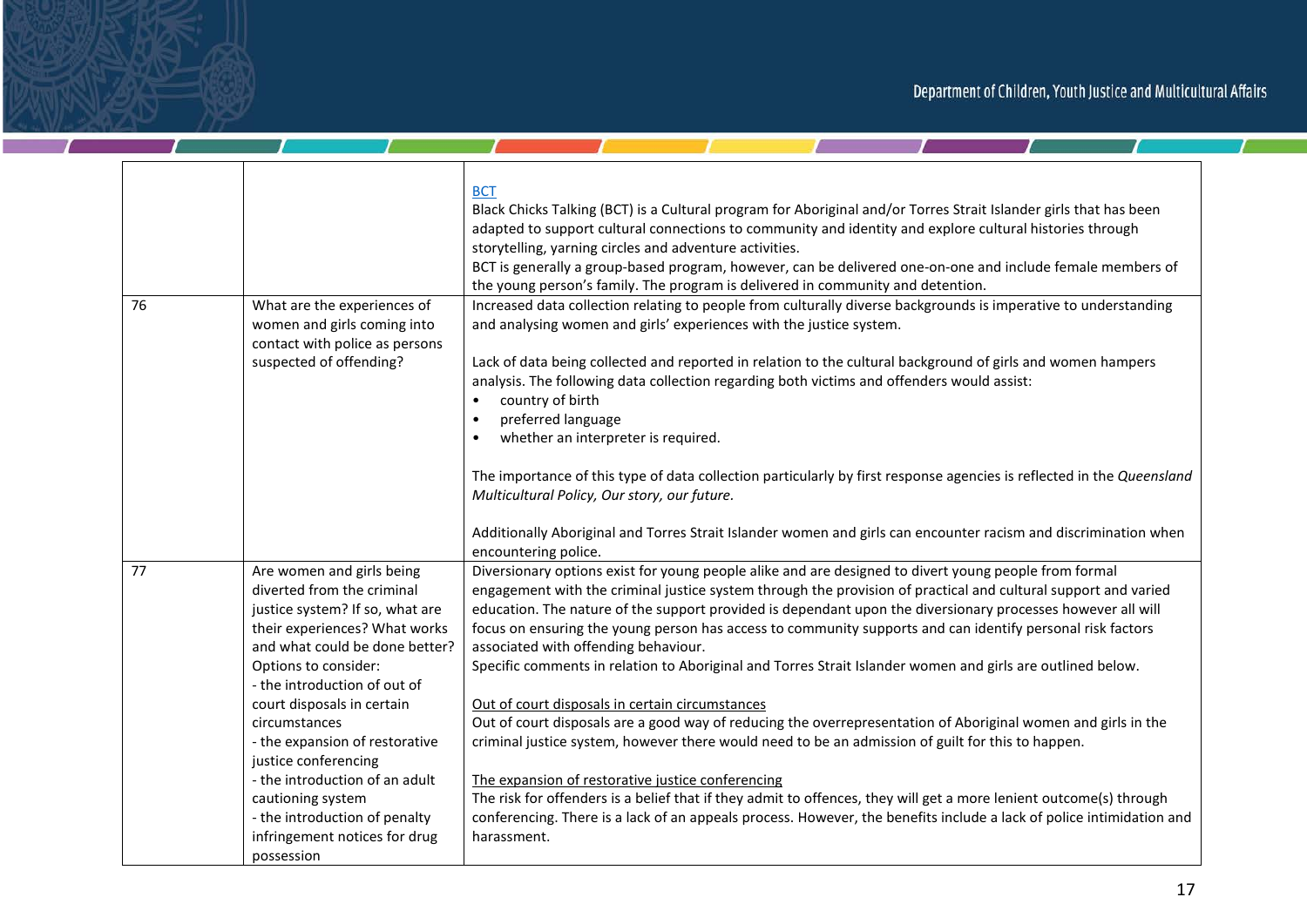|    | - other options<br>What are the risks and benefits<br>of these options? | The introduction of an adult cautioning system.<br>The risk of an adult cautioning system is that the offender would need to admit guilt to be cautioned. Legal<br>practitioners would not support any offender (or their client) admitting guilt.                                                                                                                                                                                                                                                                   |
|----|-------------------------------------------------------------------------|----------------------------------------------------------------------------------------------------------------------------------------------------------------------------------------------------------------------------------------------------------------------------------------------------------------------------------------------------------------------------------------------------------------------------------------------------------------------------------------------------------------------|
|    |                                                                         | Firstly, if the adult offender admits guilt (to a minor offence) and they are cautioned, this could lead to a<br>reduction in the overrepresentation of Aboriginal and Torres Strait Islander people in the criminal justice system.<br>They can be diverted away from the criminal justice system.                                                                                                                                                                                                                  |
|    |                                                                         | Secondly, if an adult offender is provided with appropriate support prior to, during and after the caution, this<br>could reduce their offending behaviour and therefore reduce the overrepresentation of Aboriginal and Torres<br>Strait Islander people in the criminal justice system.                                                                                                                                                                                                                            |
|    |                                                                         | Thirdly, a caution (for minor offences) could reduce the likelihood of low-level repeat offending and therefore<br>reduce the risk of being incarcerated.                                                                                                                                                                                                                                                                                                                                                            |
|    |                                                                         | Note: If the criminal age of responsibility is increased in Queensland, then this would reduce the incarceration<br>rates of Aboriginal and Torres Strait Islander girls in the criminal justice system.                                                                                                                                                                                                                                                                                                             |
|    |                                                                         | Penalty infringement notices for drug possession<br>The introduction of on-the-spot (or mail) fines for drug possession could reduce the incarceration rates of<br>Aboriginal and Torres Strait Islander women and girls, however this increases the financial burden on those<br>women and girls who may already be experiencing financial stress. If the offender were to continue with low-level<br>repeat offending, in the long term, this could increase their likelihood of incarceration.                    |
|    |                                                                         | Testing would need to be carried out (on the spot) on the substance that an offender is carrying to appropriately<br>fine the offender, where there is a (mix) cocktail of drugs on the offender.                                                                                                                                                                                                                                                                                                                    |
| 78 | What are women and girls'<br>experiences of access to legal<br>advice?  | Conducting pre and post-court interviews with all young people are a procedural requirement of Youth Justice.<br>Confirmation of legal representatives is conducted during the pre-court interviews, along with the discussions<br>regarding Court procedures and protocols. Policy - Role of the court officer - at court<br>Post-Court procedures (Role of the court officer - post court) requires that court outcomes are explained to a<br>young person, including Order/bail conditions to support compliance. |
|    |                                                                         | Youth Justice aims to ensure that young people are dealt with in a fair, just and culturally appropriate manner<br>that allows them an opportunity.                                                                                                                                                                                                                                                                                                                                                                  |
|    |                                                                         |                                                                                                                                                                                                                                                                                                                                                                                                                                                                                                                      |

**Contract Contract Street** 

 $\mathcal{T}$ 

a sa kacamatan ing Kabupatèn Kabupatèn

- T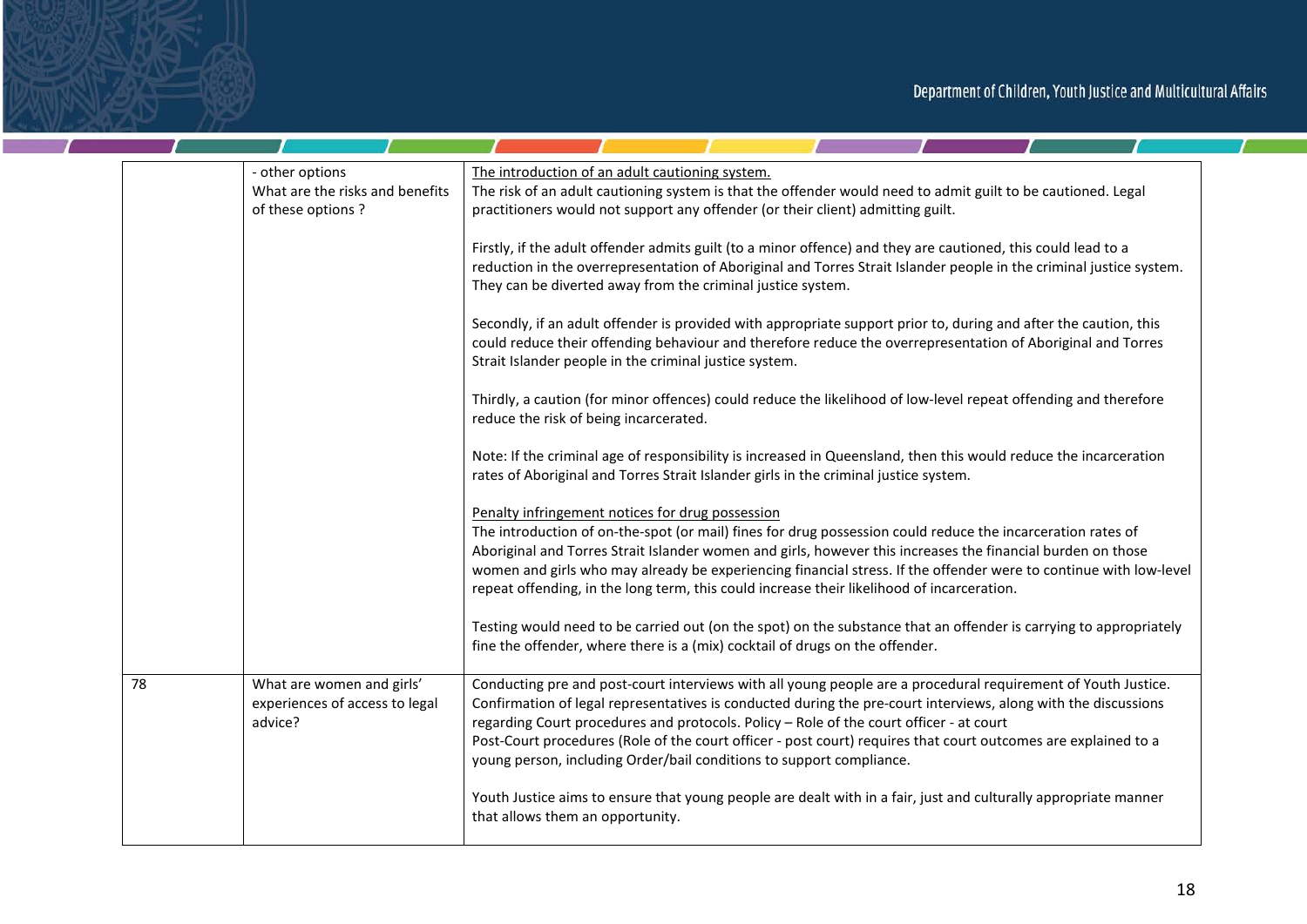| 79 | Are there any barriers to<br>women and girls accessing good<br>quality legal advice, support<br>and services?                                                                                                               | Aboriginal and Torres Strait Islander women and girls will often engage with the local Aboriginal Legal Service, as<br>this is their only option. Some Aboriginal and Torres Strait Islander women and girls do not have the resources to<br>obtain the assistance of a private legal practitioner.<br>The legal and QPS jargon is a barrier to Aboriginal and Torres Strait Islander women and girls accessing good<br>quality legal advice, support, and services.                                                                                                                                                                                                                                                                                                                                                                                                                                                                                                                                                                                                                                                                                                                                                                                                                                                                                        |
|----|-----------------------------------------------------------------------------------------------------------------------------------------------------------------------------------------------------------------------------|-------------------------------------------------------------------------------------------------------------------------------------------------------------------------------------------------------------------------------------------------------------------------------------------------------------------------------------------------------------------------------------------------------------------------------------------------------------------------------------------------------------------------------------------------------------------------------------------------------------------------------------------------------------------------------------------------------------------------------------------------------------------------------------------------------------------------------------------------------------------------------------------------------------------------------------------------------------------------------------------------------------------------------------------------------------------------------------------------------------------------------------------------------------------------------------------------------------------------------------------------------------------------------------------------------------------------------------------------------------|
| 80 | How are women and girls who<br>are involved in the criminal<br>justice system supported and<br>their needs met? What works?<br>What could be done better in a<br>cost effective way?                                        | See response to Question 56.<br>Gender responsive youth justice services are delivered to ensure young women and girls have access to support<br>tailored to their needs and assessed risks. Further analysis surrounding best practice in this space is underway to<br>ensure Youth Justice practices are in line with best practice across Australian jurisdictions.<br>From Quadara et al 2020 relating to strategies that practitioners use to address harmful sexual behaviour in both<br>girls and boys.<br>Practitioners work with young people intensively to address harmful sexual behaviour. Over half of<br>$\bullet$<br>respondents (53%) said that they worked with young people for between 1-2 years; 60 percent said the<br>treatment frequency was weekly, and another 29 percent saw clients fortnightly.<br>The top three elements of effective intervention nominated were:<br>1. tailoring the intervention to the needs of the individual (54% of respondents)<br>working with the family system (44% of respondents)<br>2.<br>3. working eco-systemically, i.e. working with the young person in their familial, interpersonal and<br>community systems (36%).<br>All respondents said that they assessed the presence of trauma in the history of the young person either<br>always (86%) or most of the time (14%). <sup>18</sup> |
|    | Sentencing women offenders                                                                                                                                                                                                  |                                                                                                                                                                                                                                                                                                                                                                                                                                                                                                                                                                                                                                                                                                                                                                                                                                                                                                                                                                                                                                                                                                                                                                                                                                                                                                                                                             |
| 82 | How can government funded<br>supports and services be better<br>coordinated and delivered to<br>meet the particular needs of<br>women and girls in the criminal<br>justice system as accused<br>persons and offenders? What | From Walsh and Fitzgerald 2020:<br>Women's courts provide another example of courts that focus on mothers and their children and protecting<br>$\bullet$<br>the family unit. Women's courts are currently being trialled at three sites in the United Kingdom and they<br>already exist in several other jurisdictions including New York, Canada, Pakistan and South Africa. The<br>rationale for these courts is that the circumstances of females' offending are significantly different, for                                                                                                                                                                                                                                                                                                                                                                                                                                                                                                                                                                                                                                                                                                                                                                                                                                                            |

<sup>&</sup>lt;sup>18</sup> Quadara, A., O'Brien, W., Ball, O., Douglas, W., & Vu, L. (2020). Good practice in delivering and evaluating interventions for young people with harmful sexual behaviours. Australia's National Research Organisation for Women's Safety Limited (ANROWS).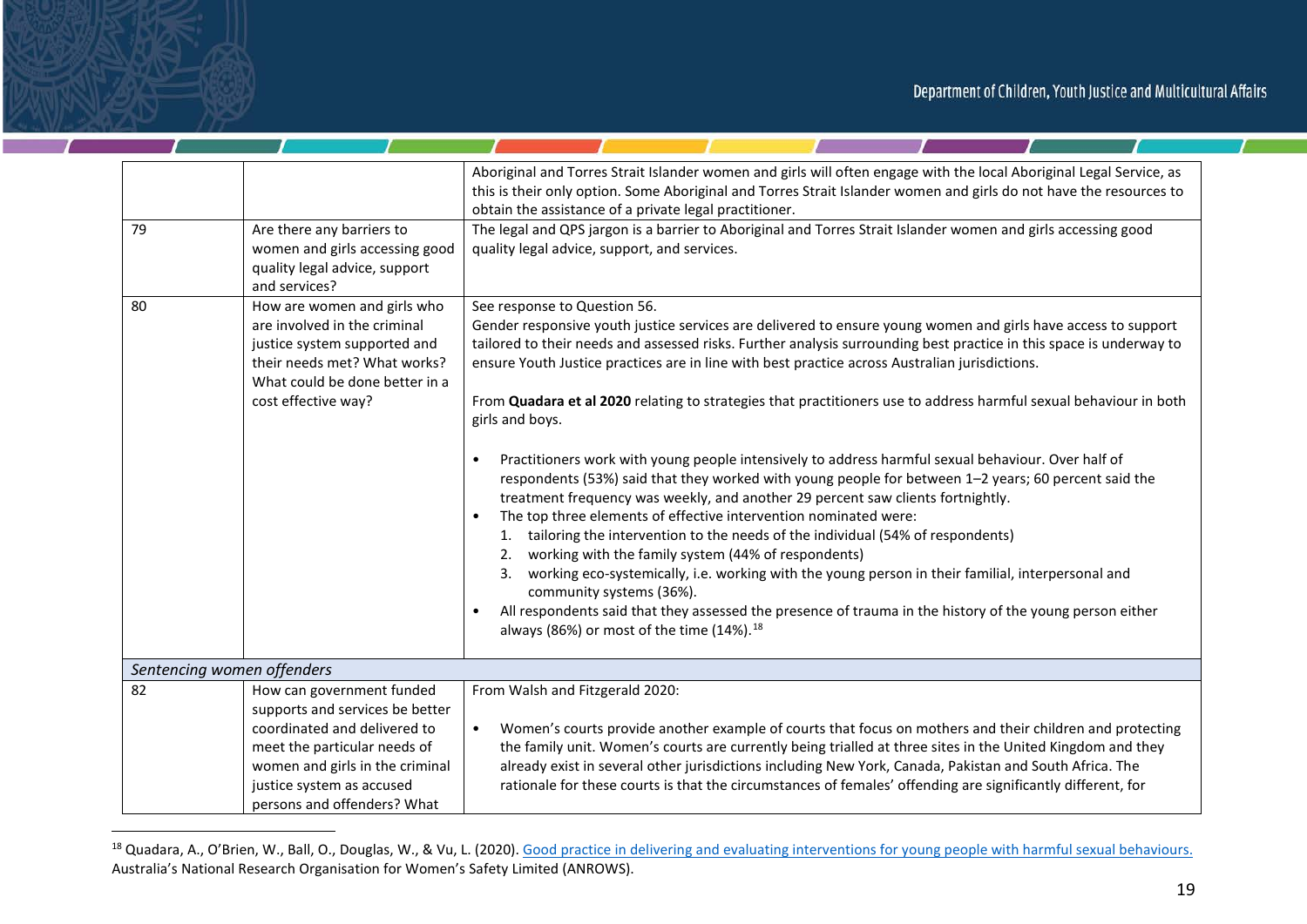$\mathcal{L}$  and  $\mathcal{L}$  and  $\mathcal{L}$ 

**Contract Contract Contract** 

|    | works? What needs to be<br>improved?                                                                                             | example they are more likely to have experienced trauma, more likely to be the primary carer of children,<br>and more likely to have been influenced by others in their offending.<br>Our quantitative data demonstrated that a higher proportion of girls than boys who come before the<br>criminal courts in Beenleigh have a current child protection order or have been subject to one at some<br>time in their lives. The association is even stronger for Indigenous girls. A different approach may be<br>needed for this cohort. 'All-woman' courts in India employ only female mediators and decision-makers<br>and rely on peer support provided by local women drawn from the same cultural groups as the women<br>who appear. A similar approach could be taken by the Logan Community Justice Centre. <sup>19</sup>                                                                                                                                                                                                                                                                                                                                                                                                                                                                                                                                                                                                                                         |
|----|----------------------------------------------------------------------------------------------------------------------------------|--------------------------------------------------------------------------------------------------------------------------------------------------------------------------------------------------------------------------------------------------------------------------------------------------------------------------------------------------------------------------------------------------------------------------------------------------------------------------------------------------------------------------------------------------------------------------------------------------------------------------------------------------------------------------------------------------------------------------------------------------------------------------------------------------------------------------------------------------------------------------------------------------------------------------------------------------------------------------------------------------------------------------------------------------------------------------------------------------------------------------------------------------------------------------------------------------------------------------------------------------------------------------------------------------------------------------------------------------------------------------------------------------------------------------------------------------------------------------|
|    | Women and girls' experience of                                                                                                   |                                                                                                                                                                                                                                                                                                                                                                                                                                                                                                                                                                                                                                                                                                                                                                                                                                                                                                                                                                                                                                                                                                                                                                                                                                                                                                                                                                                                                                                                          |
|    | incarceration/detention                                                                                                          |                                                                                                                                                                                                                                                                                                                                                                                                                                                                                                                                                                                                                                                                                                                                                                                                                                                                                                                                                                                                                                                                                                                                                                                                                                                                                                                                                                                                                                                                          |
| 83 | What are women and girls<br>experiences of pregnancy and<br>birth in custody? What works<br>well? What needs to be<br>improved?- | In its response to the letter from the Taskforce Chair dated 25 March 2022, DCYJMA provided information about<br>the support DCYJMA provides to women and girls who are involved in the criminal justice system including those<br>in custody to assist them to care safely for their children and to maintain meaningful relationships with their<br>children while they are in custody.<br>Previous information covered the services for young women in detention including health services, visits,<br>pregnancy and nutrition support have already been provided in our previous response.                                                                                                                                                                                                                                                                                                                                                                                                                                                                                                                                                                                                                                                                                                                                                                                                                                                                           |
| 84 | What are women and girls'<br>experiences of being held in<br>custody or detention, including<br>in watchhouses?                  | The Anti-Discrimination Commission Queensland has consulted with current and former adult female prisoners,<br>Queensland Corrective Services staff, non-government organisations working with the justice system, and<br>advocates to inform the Women in Prison: 2019 report. <sup>20</sup> The report found that:<br>The numbers of adult female prisoners had increased substantially in the past decade.<br>There were limited resources available in prisons for counselling and substance abuse programs.<br>$\bullet$<br>Many women in prison have backgrounds involving complex trauma, with high levels of sexual abuse and<br>substance problems compared to the general population but had little or no access to support for these<br>issues inside prison.<br>There was a lack of available, appropriate, and affordable housing for women exiting prison. The limited<br>supply of short-term transitional housing and longer-term accommodation impacted heavily on women trying<br>to reintegrate into society and resulted in women being refused bail or parole. The lack of housing also be a<br>contributing factor to women offending and reoffending.<br>The large numbers of women in prison for short sentences has resulted in overcrowding.<br>$\bullet$<br>Prison disrupts parent-child relationships, alters the networks of familial support and places new burdens on<br>government services such as schools and family support services. |

<sup>&</sup>lt;sup>19</sup> Walsh, T. & Fitzgerald, R. (2020). Logan Community Justice Centre: Community Consultation and Design Report. University of Queensland.

 $\mathbf{r}$ 

<sup>&</sup>lt;sup>20</sup> Anti-Discrimination Commission Queensland. (2019). Women In Prison 2019: A human rights consultation report.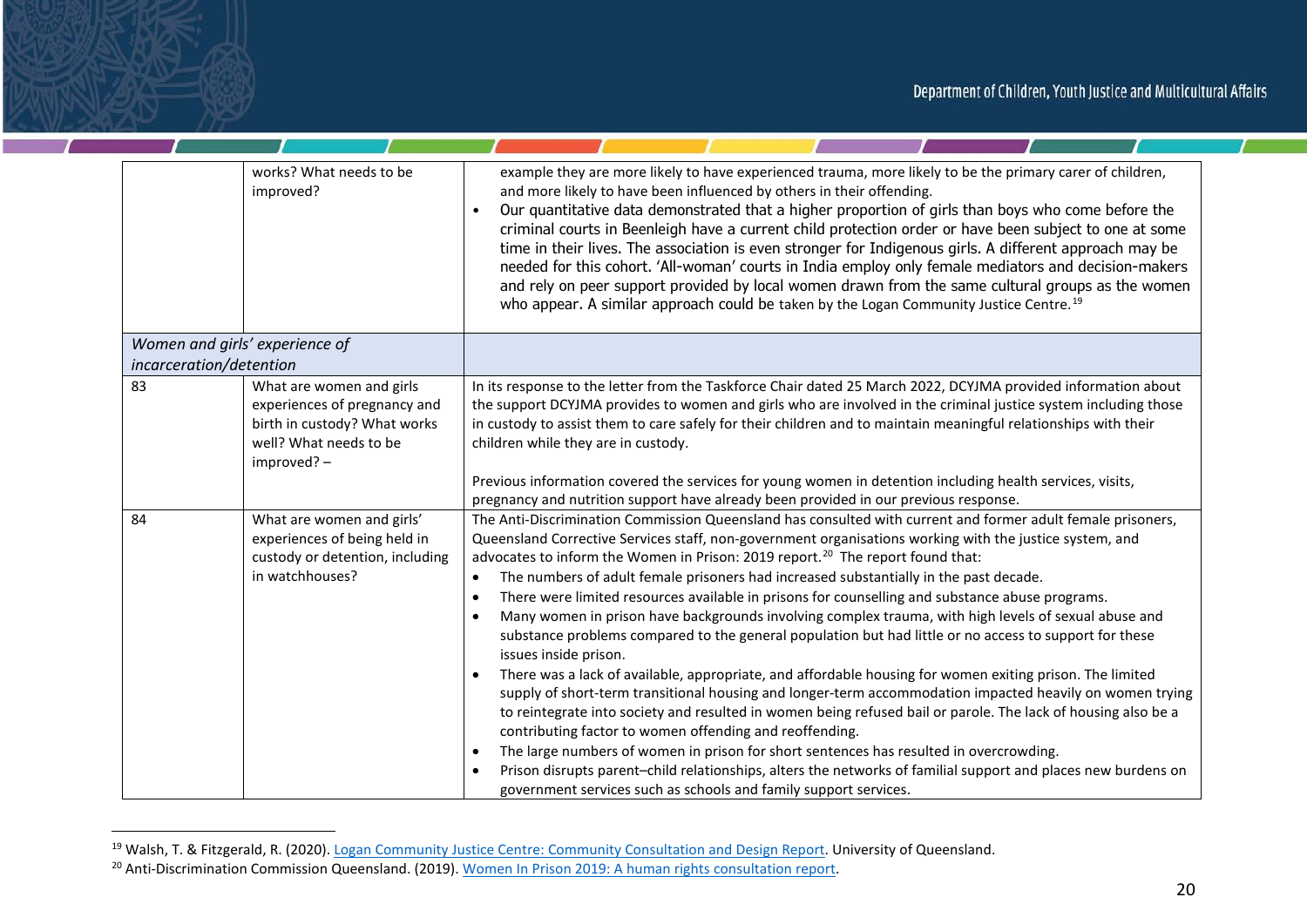<u>and the state of the state of the state of the state of the state of the state of the state of the state of the state of the state of the state of the state of the state of the state of the state of the state of the state</u>

|    |                                                                                                                                          | Many women, particularly those on remand, had not received timely legal assistance, and sometimes the<br>$\bullet$<br>legal services they are provided with were inadequate.<br>Even before entering prison, many Aboriginal and Torres Strait Islander women are trapped in a cycle of<br>$\bullet$<br>disadvantage that may include poverty, domestic violence, homelessness, unemployment, poor health, and<br>lack of educational opportunity.<br>Female Indigenous prisoners were more likely than female non-Indigenous prisoners to be subjected to<br>$\bullet$<br>segregation and seclusion.<br>The report recommended that Aboriginal and Torres Strait Islander women receive more support in prison to:<br>prevent the risk of self-harm; assist with transition to community and to access safe environments; access<br>education and training; assist with gaining access and custody of children.                                                                                                                                                                            |
|----|------------------------------------------------------------------------------------------------------------------------------------------|---------------------------------------------------------------------------------------------------------------------------------------------------------------------------------------------------------------------------------------------------------------------------------------------------------------------------------------------------------------------------------------------------------------------------------------------------------------------------------------------------------------------------------------------------------------------------------------------------------------------------------------------------------------------------------------------------------------------------------------------------------------------------------------------------------------------------------------------------------------------------------------------------------------------------------------------------------------------------------------------------------------------------------------------------------------------------------------------|
| 85 | How are women and girls who<br>are pregnant or have children<br>with them in custody<br>supported?                                       | In its response to the letter from the Taskforce Chair dated 25 March 2022, DCYJMA provided information about<br>the support DCYJMA provides to women and girls who are involved in the criminal justice system including those<br>in custody to assist them to care safely for their children and to maintain meaningful relationships with their<br>children while they are in custody.                                                                                                                                                                                                                                                                                                                                                                                                                                                                                                                                                                                                                                                                                                   |
|    |                                                                                                                                          | Previous information covered the services for young women in detention including health services, visits,<br>pregnancy and nutrition support have already been provided in our previous response.<br>Regarding women who are pregnant, whether the pregnant woman or girl is in custody or not, if there is a<br>reasonable suspicion from a child protection perspective that an unborn child may require protection after their<br>birth, the department will conduct an investigation and assessment, to assess the child's protection needs.<br>If an assessment is made that the unborn child is in need of protection after they are born, DCYJMA will offer the<br>pregnant woman (or girl) a support service case. The purpose of the support service case is to decrease the child<br>protection risks and the likelihood of the child being in need of protection after birth. It is not intended to<br>interfere with the pregnant woman's rights or liberties.<br>A support service case can only be opened with the pregnant woman or girl's consent. If a pregnant woman does |
|    |                                                                                                                                          | not consent to a support service case, or withdraws her consent, a decision is made at the time of the child's birth<br>about whether to record a new notification and re-assess the child's need for protection, or whether a child<br>protection order is required (in this case, a referral is made to the Director of Child Protection Litigation).                                                                                                                                                                                                                                                                                                                                                                                                                                                                                                                                                                                                                                                                                                                                     |
| 86 | 8What are the experiences in<br>custody or detention of women<br>and girls who are mothers?<br>What works? What needs to be<br>improved? | See response to question 85.                                                                                                                                                                                                                                                                                                                                                                                                                                                                                                                                                                                                                                                                                                                                                                                                                                                                                                                                                                                                                                                                |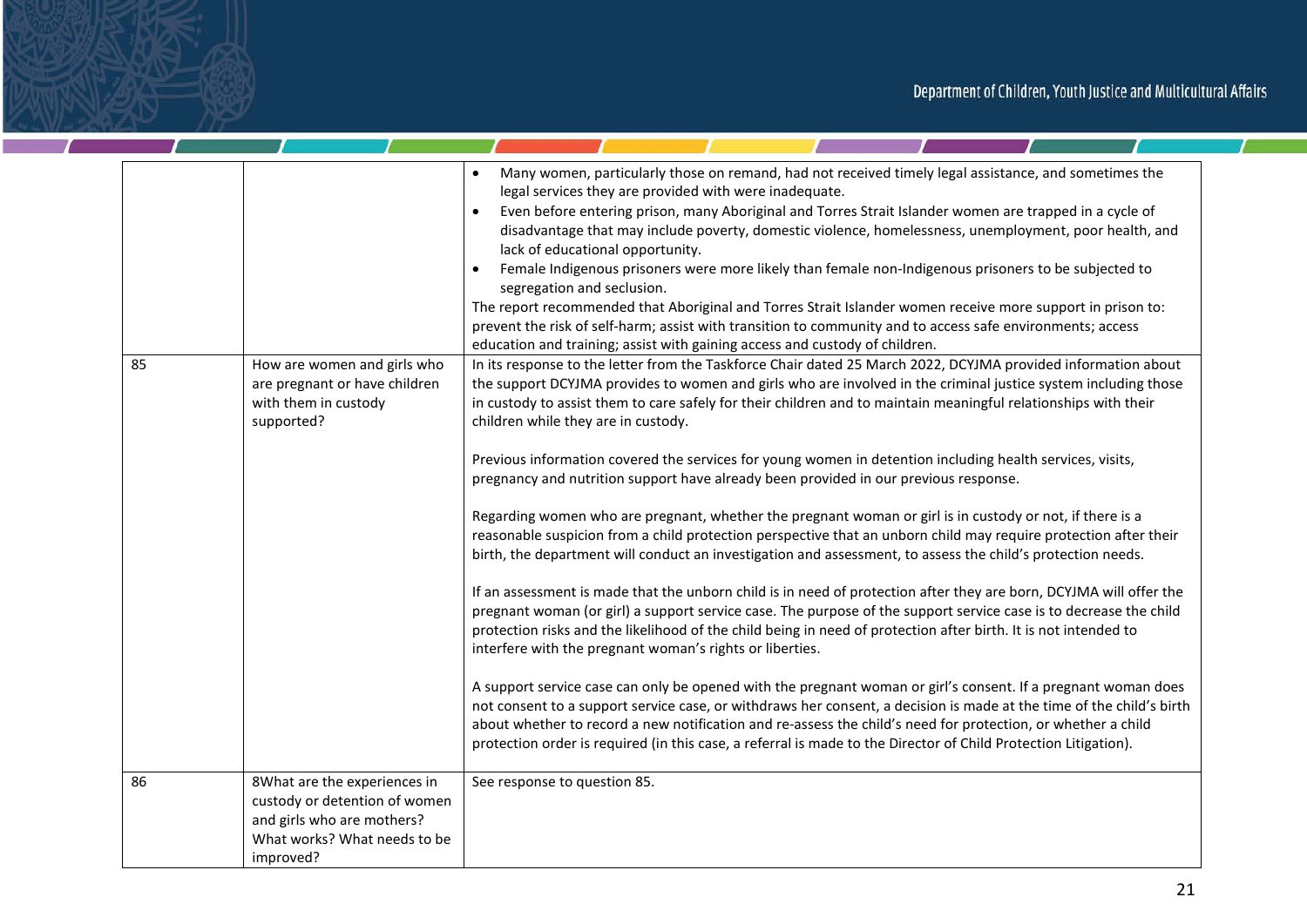<u>and the state of the state of the state of the state of the state of the state of the state of the state of the state of the state of the state of the state of the state of the state of the state of the state of the state</u>

| 87 | How do women and girls<br>maintain relationships with<br>family while incarcerated in<br>Queensland? What is working<br>well? What could be improved?             | The youth detention operational policy: visits to young people states that:<br>The department promotes and supports a young person's right to receive visits from their parents, guardians,<br>family members, Elders, kin, community members, peers and other persons of significance in the young<br>person's life.<br>The department recognises that positive family, peer and community relationships are critical to a young<br>$\bullet$<br>person's successful transition back into their community.<br>Youth detention centres actively support Aboriginal and Torres Strait Islander young people to strengthen<br>$\bullet$<br>their relationships with their families and communities. Elders and respected community members will be<br>proactively engaged to support young people and promote their sense of cultural identity and belonging.<br>Youth detention centres work with young people and their support networks to facilitate appropriate visits<br>$\bullet$<br>and contact via other means (such as phone calls and Skype).<br>The Cultural Unit provides kinship mapping and other engagement activities that promote positive support<br>$\bullet$<br>networks for Aboriginal and Torres Strait Islander young people.                                                                                                       |
|----|-------------------------------------------------------------------------------------------------------------------------------------------------------------------|-----------------------------------------------------------------------------------------------------------------------------------------------------------------------------------------------------------------------------------------------------------------------------------------------------------------------------------------------------------------------------------------------------------------------------------------------------------------------------------------------------------------------------------------------------------------------------------------------------------------------------------------------------------------------------------------------------------------------------------------------------------------------------------------------------------------------------------------------------------------------------------------------------------------------------------------------------------------------------------------------------------------------------------------------------------------------------------------------------------------------------------------------------------------------------------------------------------------------------------------------------------------------------------------------------------------------------------------------------------|
| 89 | What is the experience of<br>women and girls from diverse<br>backgrounds who are<br>incarcerated in Queensland?<br>What works well? What needs<br>to be improved? | In 2006 the then Anti-Discrimination Commission Queensland released a report entitled Women in Prison<br>(https://www.ghrc.gld.gov.au/ data/assets/pdf file/0018/5148/WIP report.pdf). The report identified that at<br>30 June 1999, approximately 10 per cent of women prisoners in Queensland were not born in Australia and for<br>many English was not their first language, which affected their understanding and ability to negotiate prison<br>regimes. The report identified that prisoners from CALD backgrounds were frequently ignored in the design,<br>administration and daily routines of the prison system. The report provided several recommendations to improve<br>the experience of prisoners from CALD backgrounds relating to:<br>Access to interpreting services for prisoners who are not confident in English when being processed,<br>discussions involving their case management, health or other significant issues.<br>Ensuring programs are accessible to prisoners from CALD backgrounds.<br>٠<br>Access to literature and reading material in other languages.<br>$\bullet$<br>Ensuring prisoners dietary requirements are catered for.<br>٠<br>Accommodating prisoners' religious observations as much as possible.<br>$\bullet$<br>Mandatory anti-discrimination training for corrective services staff.<br>$\bullet$ |
|    |                                                                                                                                                                   | It is likely that the number of women prisoners not born in Australia has increased since this time. As of 30 June<br>2017, the Australian Bureau of Statistics reported that overseas born prisoners (male and female) accounted for<br>12% (1,002 prisoners) of the Queensland adult prisoner population, with the largest proportion having been born<br>in New Zealand (374 prisoners, or 37% of overseas prisoners). Anecdotally, Multicultural Affairs is aware that<br>Maori and Pasifika communities have identified increasing numbers of adults and young people involved in both<br>the youth justice and adult prison systems and the number of African young people in youth detention continues                                                                                                                                                                                                                                                                                                                                                                                                                                                                                                                                                                                                                                             |

 $\mathcal{L}$ 

a,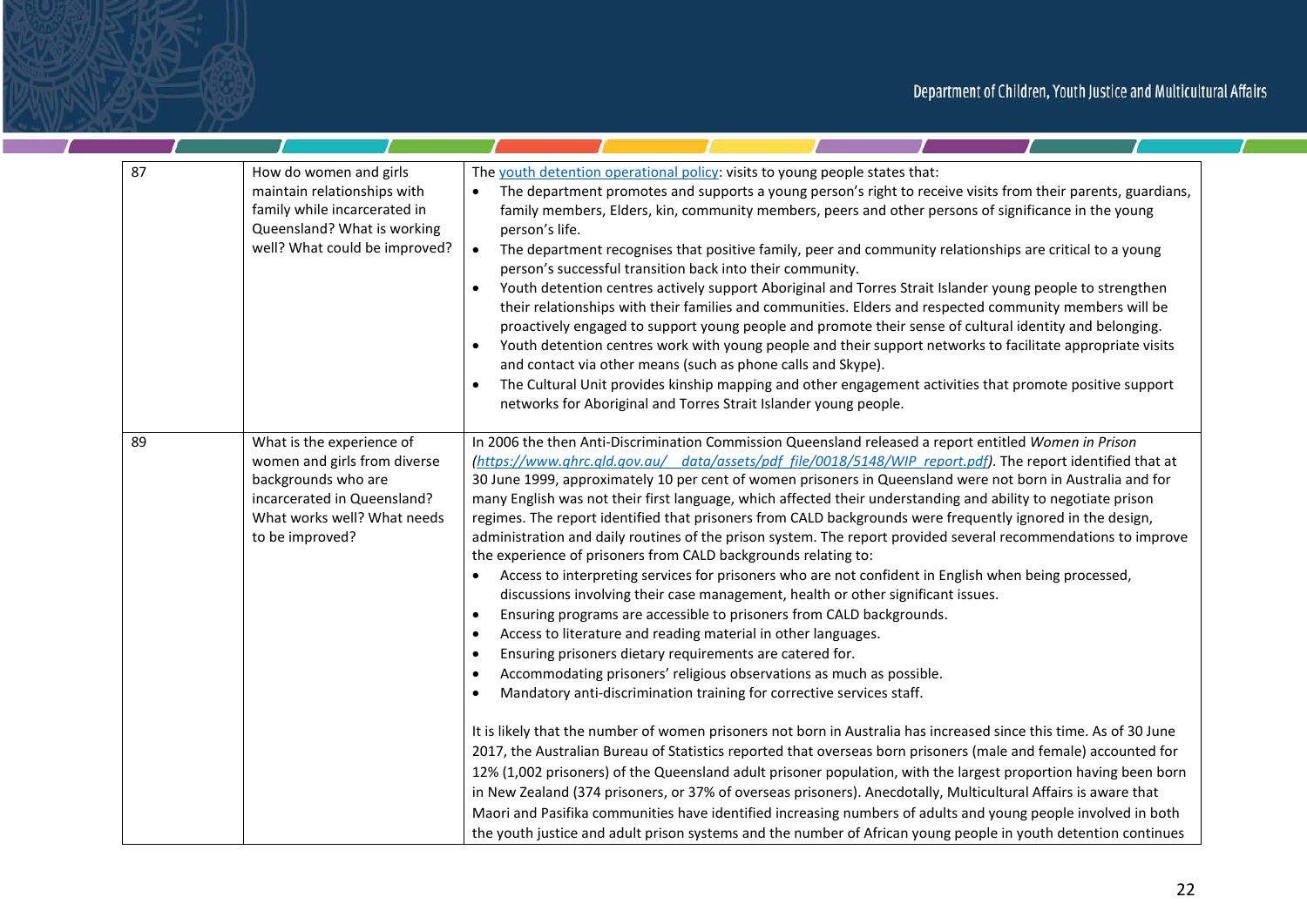$\mathcal{L}$ 

the company of the company

- T

|    |                                                                                                                              | to rise. Maori and Pasifika community leaders have commented on the growing numbers of requests for<br>assistance from police and prisons to provide cultural support, increasing stress within those communities.                                                                                                                               |
|----|------------------------------------------------------------------------------------------------------------------------------|--------------------------------------------------------------------------------------------------------------------------------------------------------------------------------------------------------------------------------------------------------------------------------------------------------------------------------------------------|
|    |                                                                                                                              | In 2019, the Anti-Discrimination Commission Queensland released a follow-up report, Women in Prison 2019 - A<br>human rights consultation report (https://www.qhrc.qld.gov.au/ data/assets/pdf file/0003/17139/2019.03.05-<br>Women-In-Prison-2019-final-report-small.pdf). This report noted that most women prisoners in Queensland were       |
|    |                                                                                                                              | either born in Australia or New Zealand but that the women's prison population was very diverse both religiously<br>and culturally. The report also found that QCS had policies in place to guide staff in providing culturally<br>appropriate support to women prisoners including access to an interpreter, meeting dietary requirements and   |
|    |                                                                                                                              | receiving visits from religious leaders and other requirements to meet religious observances. However, the report<br>did not make any commentary regarding whether these policies were implemented within prisons.                                                                                                                               |
|    |                                                                                                                              | The report did note serval concerns identified during the consultations:                                                                                                                                                                                                                                                                         |
|    |                                                                                                                              | Prisoners on parole not being permitted to visit their Buddhist temple.<br>$\bullet$                                                                                                                                                                                                                                                             |
|    |                                                                                                                              | Chinese prisoners not permitted to converse with each other in Mandarin.                                                                                                                                                                                                                                                                         |
|    |                                                                                                                              | The response to question 76 is relevant to this question.                                                                                                                                                                                                                                                                                        |
|    |                                                                                                                              | The ANROWS report, The Forgotten Victims: Prisoner experience of victimisation and engagement with the<br>criminal justice system., identified mental health support as being a significant need for women in prison. This is<br>especially true for women from refugee backgrounds who are likely to have a history of trauma relating to their |
| 90 | What is the experience of                                                                                                    | refugee experience. Imprisonment is likely to exacerbate mental health issues and retraumatise these women.                                                                                                                                                                                                                                      |
|    | women and girls in maintaining<br>personal hygiene and adequate<br>clothing in custody? What<br>works well? What needs to be |                                                                                                                                                                                                                                                                                                                                                  |
| 91 | improved?<br>What is the experience of<br>women and girls who are<br>searched in custody or<br>detention in Queensland? What | Fully unclothed searches, or strip searches, are prohibited in youth detention centres. This prohibition has been in<br>place since recommendations from the Forde Inquiry 1999. Instead, partially clothed searches are utilised when<br>deemed absolutely necessary.                                                                           |
|    | works well? What needs to be<br>improved?                                                                                    | Partially clothed searches are conducted in a way to ensure there is no touching of the young person, and<br>searches their upper and lower body, permitting the young person to remain partially clothed (i.e. upper body<br>remains clothed while their lower body is searched and vice versa).                                                |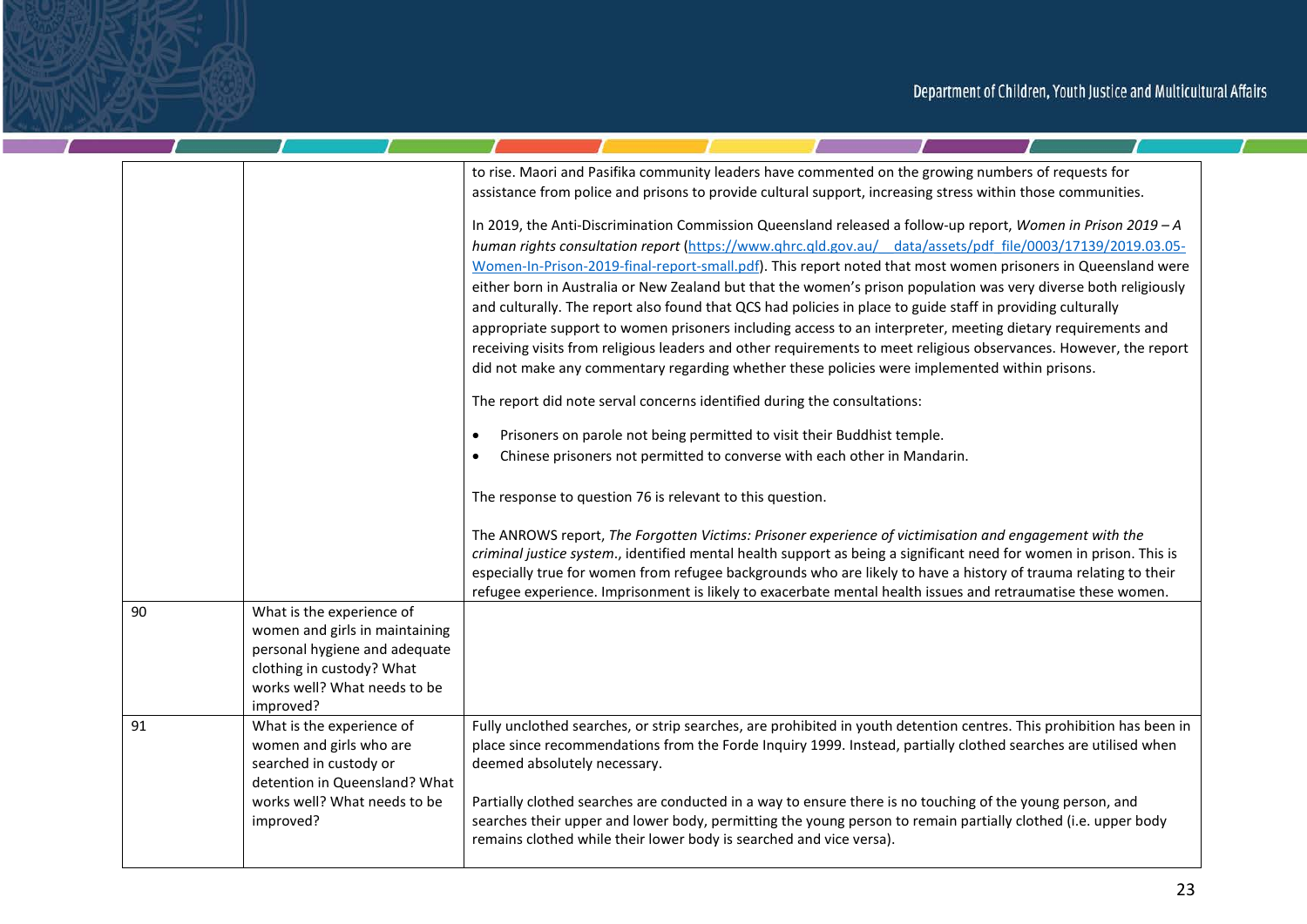<u>and the state of the state of the state of the state of the state of the state of the state of the state of the state of the state of the state of the state of the state of the state of the state of the state of the state</u>

|    |                                                                                                                                                                                                                             | All searches of young people are governed by strict legislative provisions to ensure the safety and wellbeing of<br>young people, staff, visitors and the security of the centre. Any search of a young person is conducted as quickly<br>as reasonably possible, by a staff member of the same sex, with regard to their dignity, privacy and trauma<br>history. Transgender and/or intersex young people can nominate the sex of the staff member who searches them.<br>In line with other youth justice and custodial jurisdictions, DCYJMA is actively exploring other contraband<br>detection technology solutions to further minimise the use of partially clothed searches. |
|----|-----------------------------------------------------------------------------------------------------------------------------------------------------------------------------------------------------------------------------|------------------------------------------------------------------------------------------------------------------------------------------------------------------------------------------------------------------------------------------------------------------------------------------------------------------------------------------------------------------------------------------------------------------------------------------------------------------------------------------------------------------------------------------------------------------------------------------------------------------------------------------------------------------------------------|
| 93 | What are your experiences or<br>observations of women and<br>girls in custody or detention<br>accessing education? What<br>works? What needs to be<br>improved?                                                             | DCYJMA ensures that all young people in youth detention are provided with opportunities for rehabilitation<br>through daily routine and program delivery.<br>Youth Education and Training Centres operate in youth detention centres through the Department of Education.<br>All young people in youth detention are offered and engaged in, educational and vocational learning and<br>programs. Education and training programs and services are provided to young people in youth detention centres<br>5 days a week, for 48 weeks of the year.                                                                                                                                 |
|    |                                                                                                                                                                                                                             | DCYJMA also works with other education providers such as the Queensland Pathway College with flexi and<br>alternate education providers to strengthen young people's pathway options through education and training. To<br>maximise continuity of service, young people are actively supported to reengage with education and training in<br>the community upon their release from detention.                                                                                                                                                                                                                                                                                      |
| 94 | What are your experiences or<br>observations about how<br>women and girls in custody or<br>detention are supported to<br>remain connected to culture?<br>What works well? What could<br>be improved?                        | See response to Question 89.                                                                                                                                                                                                                                                                                                                                                                                                                                                                                                                                                                                                                                                       |
| 95 | What are your experiences or<br>observations about women and<br>girls' access to health and<br>wellbeing services and supports<br>while they are in custody or<br>detention? What works well?<br>What needs to be improved? | Correspondence from DCYJMA to the Taskforce dated 4 April 2022 includes details of health and wellbeing<br>services and supports to girls in detention.                                                                                                                                                                                                                                                                                                                                                                                                                                                                                                                            |

a,

 $\mathbf{r}$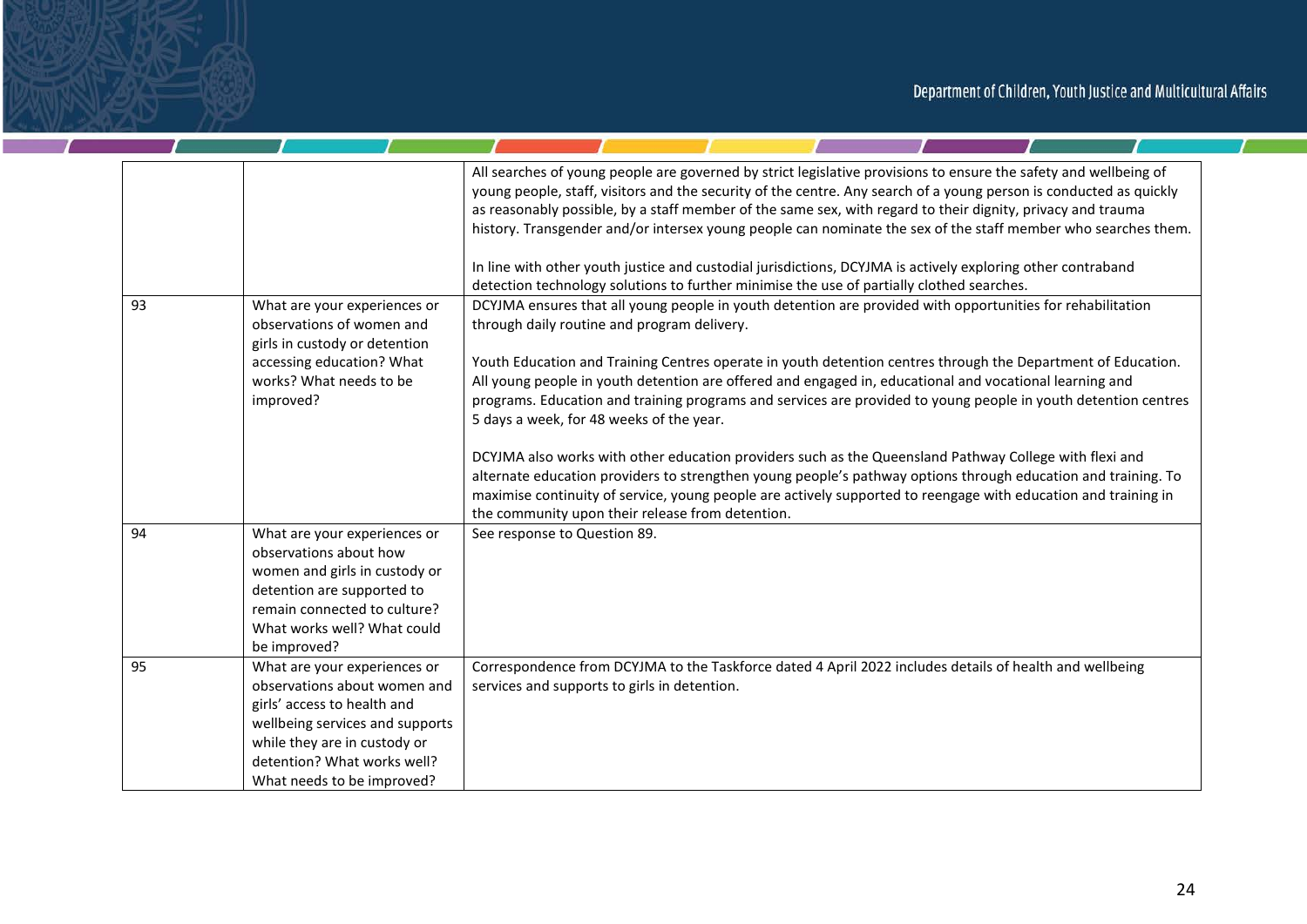$\mathcal{L}$  and  $\mathcal{L}$ 

<u>and the state of the state of the state of the state of the state of the state of the state of the state of the state of the state of the state of the state of the state of the state of the state of the state of the state</u>

| Women's experience of reintegration into the community |                                                                                                                                                                                                                     |                                                                                                                                                                                                                                                                                                                                                                                                                                                                                                                                                                                                                                                                                                                                                                                                                                                                                                                                                                                                                               |  |
|--------------------------------------------------------|---------------------------------------------------------------------------------------------------------------------------------------------------------------------------------------------------------------------|-------------------------------------------------------------------------------------------------------------------------------------------------------------------------------------------------------------------------------------------------------------------------------------------------------------------------------------------------------------------------------------------------------------------------------------------------------------------------------------------------------------------------------------------------------------------------------------------------------------------------------------------------------------------------------------------------------------------------------------------------------------------------------------------------------------------------------------------------------------------------------------------------------------------------------------------------------------------------------------------------------------------------------|--|
| 97                                                     | What are your experiences or<br>observations of women and<br>girls' access to safe and stable<br>accommodation after being<br>released from custody or<br>detention? What works well?<br>What needs to be improved? | During recent System and Practice Review discussions, staff identified homelessness having been the main<br>concern for a young woman subject to review, following her release from youth detention. Domestic and family<br>violence was a contributing factor to her homelessness, with lack of availability of appropriate services in<br>addressing the risk.<br>Aboriginal and Torres Strait Islander women and girls who are being released from detention can find themselves<br>homeless, or when they return to their home, they are faced with domestic violence, where there are DVOs in<br>place against one partner or both which can lead to homelessness for Aboriginal and Torres Strait Islander women<br>and girls. In turn, this can lead to further substance abuse, hopelessness and or homelessness.                                                                                                                                                                                                     |  |
| 98                                                     | What are your experiences or<br>observations of women's access<br>to parole?                                                                                                                                        | Cultural considerations are recognised by the parole board when making decisions regarding parole for Aboriginal<br>and Torres Strait Islander women and girls.<br>However, once released on parole, Aboriginal and Torres Strait Islander women and girls can have difficulty<br>accessing parole and meeting with the parole officer within 24-48 hours of being release due to a lack of financial<br>resources.<br>For example, parole appointments and reporting requirements can clash with sorry business and travel to and<br>from funerals i.e., Brisbane to Cherbourg. Non-attendance at funerals, can have a detrimental impact on the<br>parolee, family and community and can cause further distress to an already stressful situation. This can cause<br>community unrest if cultural protocols are not met.                                                                                                                                                                                                    |  |
| 99                                                     | What are your experiences or<br>observations of women and<br>girls support to maintain or re-<br>establish their connection to<br>culture when they are released<br>from custody or detention?                      | Young women and girls have access to culturally safe and appropriate services both Government funded and<br>through community. Youth Justice case planning ensures young women and girls receive a culturally safe case<br>plan, which includes a focus on connection to culture and kin and the provision of gender responsive programs<br>and services.<br>When Aboriginal and Torres Strait Islander women and girls are released from detention and reconnect with their<br>family, they are also reconnecting with their culture. If an Aboriginal and Torres Strait Islander woman or girl<br>does not have any contact with their family and community, they are less likely to have a connection to their<br>culture. An example of this would be when a woman and or girl is released from detention in Brisbane, however<br>their family is from outside of Brisbane i.e., Cairns or they are from another state/territory. The lack of<br>family/community connection can lead to a lack of connection to culture. |  |
| 100                                                    | What is the experience of<br>women and girls from diverse<br>backgrounds on transitioning                                                                                                                           | The experience of Aboriginal and Torres Strait Islander women and girls transitioning back into the community<br>after they are released depends on what family and community support is available to them.                                                                                                                                                                                                                                                                                                                                                                                                                                                                                                                                                                                                                                                                                                                                                                                                                   |  |